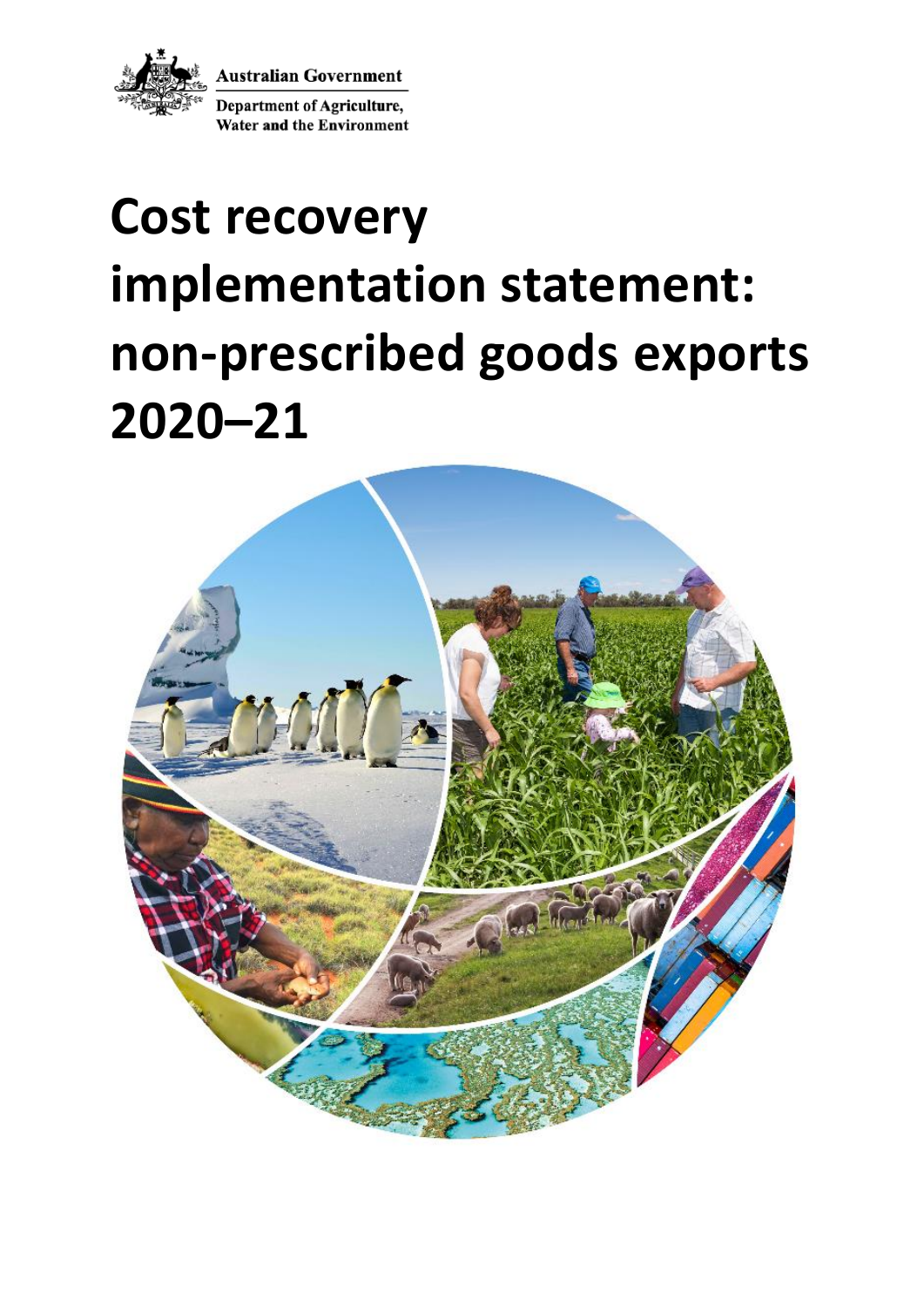#### © Commonwealth of Australia 2021

#### **Ownership of intellectual property rights**

Unless otherwise noted, copyright (and any other intellectual property rights) in this publication is owned by the Commonwealth of Australia (referred to as the Commonwealth).

#### **Creative Commons licence**

All material in this publication is licensed under [a Creative Commons Attribution 4.0 International Licence](https://creativecommons.org/licenses/by/4.0/legalcode) except content supplied by third parties, logos and the Commonwealth Coat of Arms.

Inquiries about the licence and any use of this document should be emailed t[o copyright@agriculture.gov.au.](mailto:copyright@agriculture.gov.au)



#### **Cataloguing data**

This publication (and any material sourced from it) should be attributed as: DAWE 2021, *Cost recovery implementation statement: non-prescribed goods exports 2020–21*, Department of Agriculture, Water and the Environment, Canberra, January. CC BY 4.0.

ISBN 978-1-76003-375-0

This publication is available at [haveyoursay.awe.gov.au/export-cost-recovery-implementation-statements.](file://///Act001cl04fs02/parliamentmedia$/ParliamentMedia/Corporate%20Communications/Production/Editors/Editing%202021/CRIS%20Jan/CRIS%20check/haveyoursay.awe.gov.au/export-cost-recovery-implementation-statements)

Department of Agriculture, Water and the Environment GPO Box 858 Canberra ACT 2601 Telephone 1800 900 090 We[b awe.gov.au](https://www.awe.gov.au/)

The Australian Government acting through the Department of Agriculture, Water and the Environment has exercised due care and skill in preparing and compiling the information and data in this publication. Notwithstanding, the department, its employees and advisers disclaim all liability, including liability for negligence and for any loss, damage, injury, expense or cost incurred by any person as a result of accessing, using or relying on any of the information or data in this publication to the maximum extent permitted by law.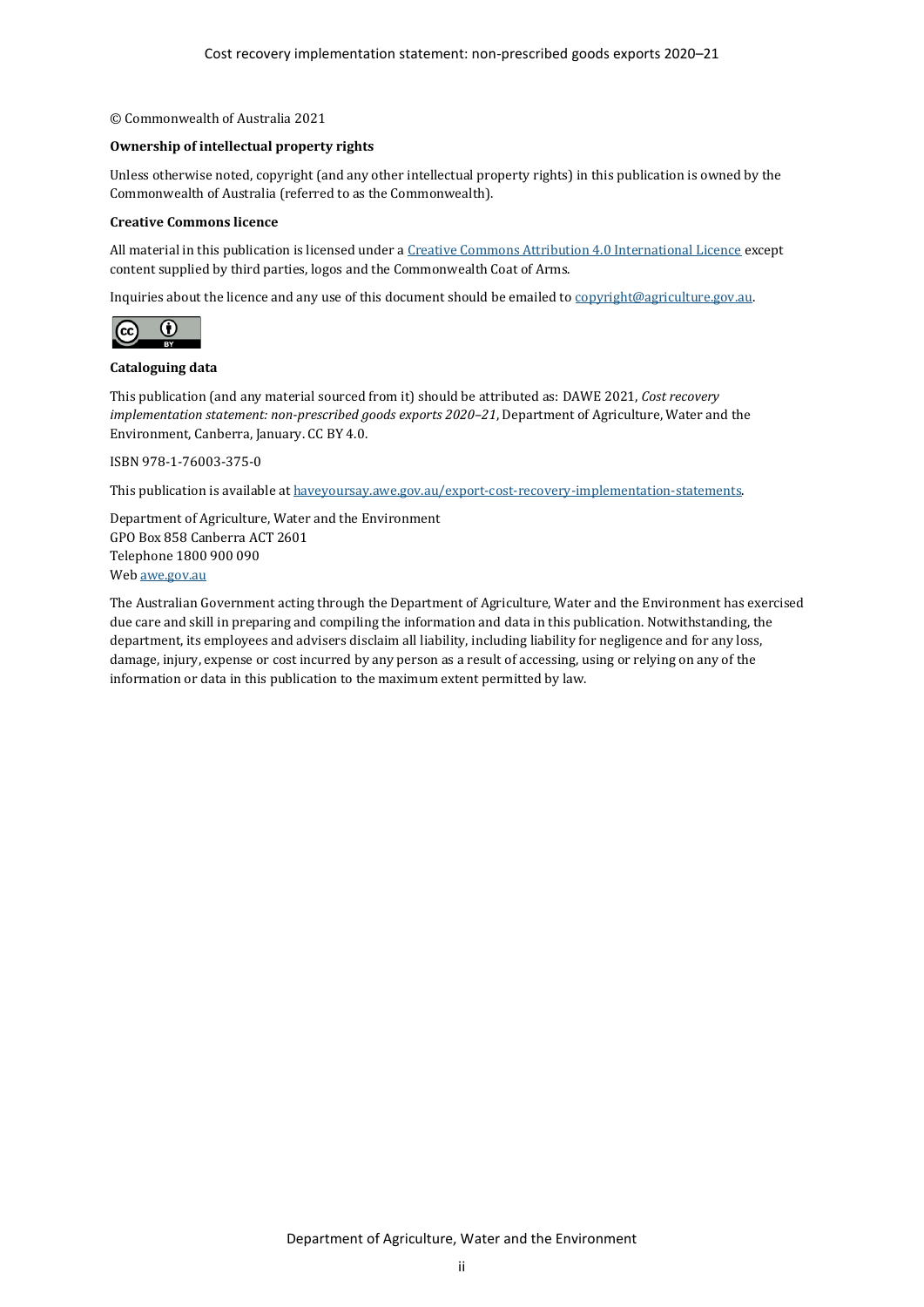## Contents

| $\mathbf{1}$     |     |  |  |  |  |
|------------------|-----|--|--|--|--|
|                  | 1.1 |  |  |  |  |
|                  | 1.2 |  |  |  |  |
| $\mathbf{2}$     |     |  |  |  |  |
| 3                |     |  |  |  |  |
|                  | 3.1 |  |  |  |  |
|                  | 3.2 |  |  |  |  |
| $\boldsymbol{4}$ |     |  |  |  |  |
|                  | 4.1 |  |  |  |  |
|                  | 4.2 |  |  |  |  |
|                  | 4.3 |  |  |  |  |
|                  | 4.4 |  |  |  |  |
| 5                |     |  |  |  |  |
|                  | 5.1 |  |  |  |  |
|                  | 5.2 |  |  |  |  |
| 6                |     |  |  |  |  |
|                  | 6.1 |  |  |  |  |
| 7                |     |  |  |  |  |
|                  | 7.1 |  |  |  |  |
|                  | 7.2 |  |  |  |  |
|                  | 7.3 |  |  |  |  |
|                  | 7.4 |  |  |  |  |
|                  | 7.5 |  |  |  |  |
| 8                |     |  |  |  |  |
| 9                |     |  |  |  |  |
|                  | 9.1 |  |  |  |  |
| 10               |     |  |  |  |  |
|                  |     |  |  |  |  |
|                  |     |  |  |  |  |
|                  |     |  |  |  |  |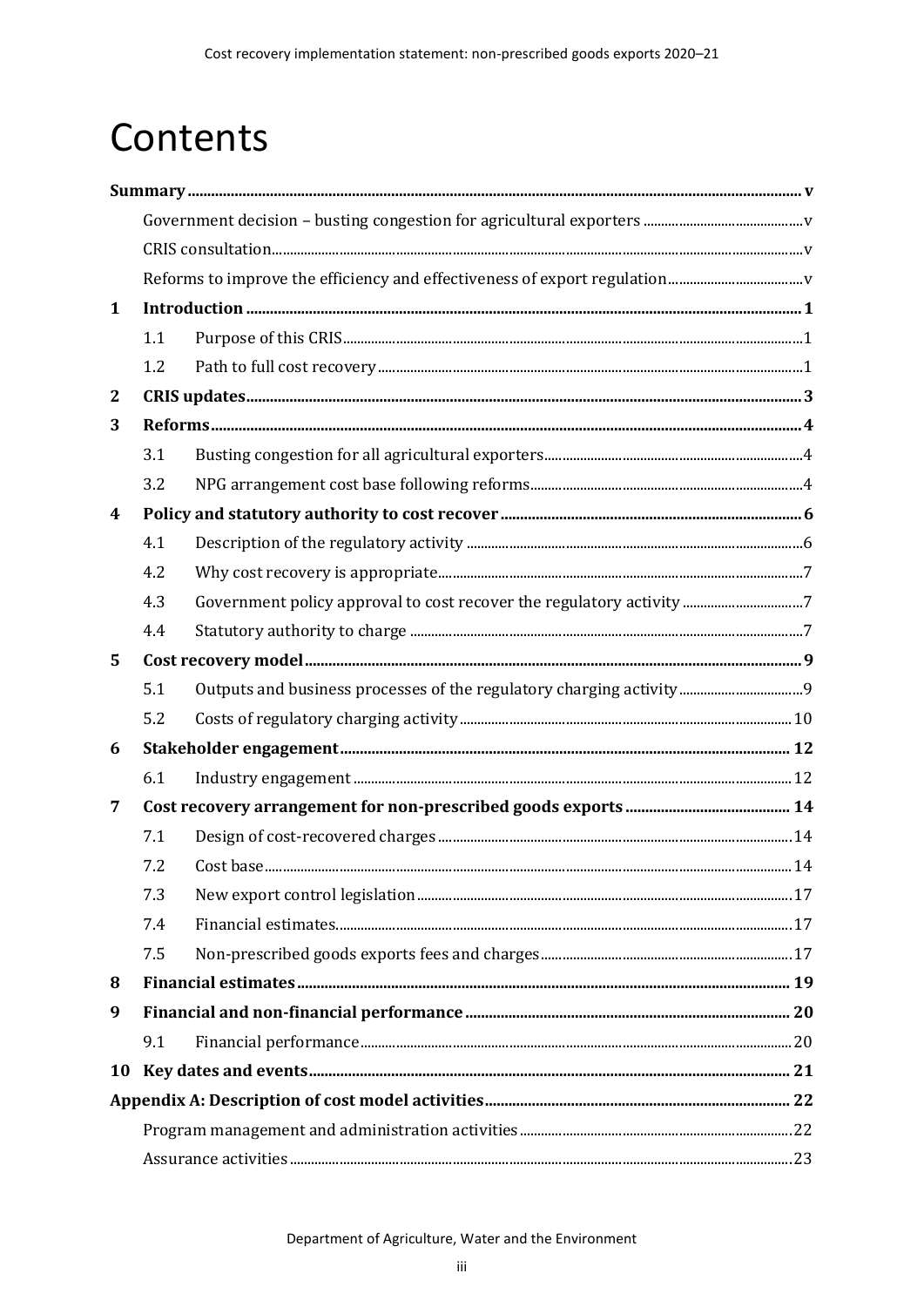| Appendix B: Summary of non-prescribed goods export stakeholder feedback from 2019- |  |
|------------------------------------------------------------------------------------|--|
|                                                                                    |  |

## Tables

| Table 1 NPG fees and charges for 2020-21 and illustrative prices for 2021-22 to 2023-24 2     |
|-----------------------------------------------------------------------------------------------|
| Table 2 NPG cost base with and without adjustments to expense and expected cost recovered     |
| Table 3 Cost base for non-prescribed goods exports cost recovery arrangement, 2020–2115       |
| Table 4 Cost type breakdown for non-prescribed goods exports cost recovery arrangement,       |
|                                                                                               |
|                                                                                               |
| Table 7 Fees, charges and volumes for non-prescribed goods exports cost recovery arrangement, |
| Table 8 Financial estimates for non-prescribed goods exports cost recovery arrangement 19     |
| Table 9 Financial performance for non-prescribed goods exports cost recovery arrangement,     |
|                                                                                               |

## Figures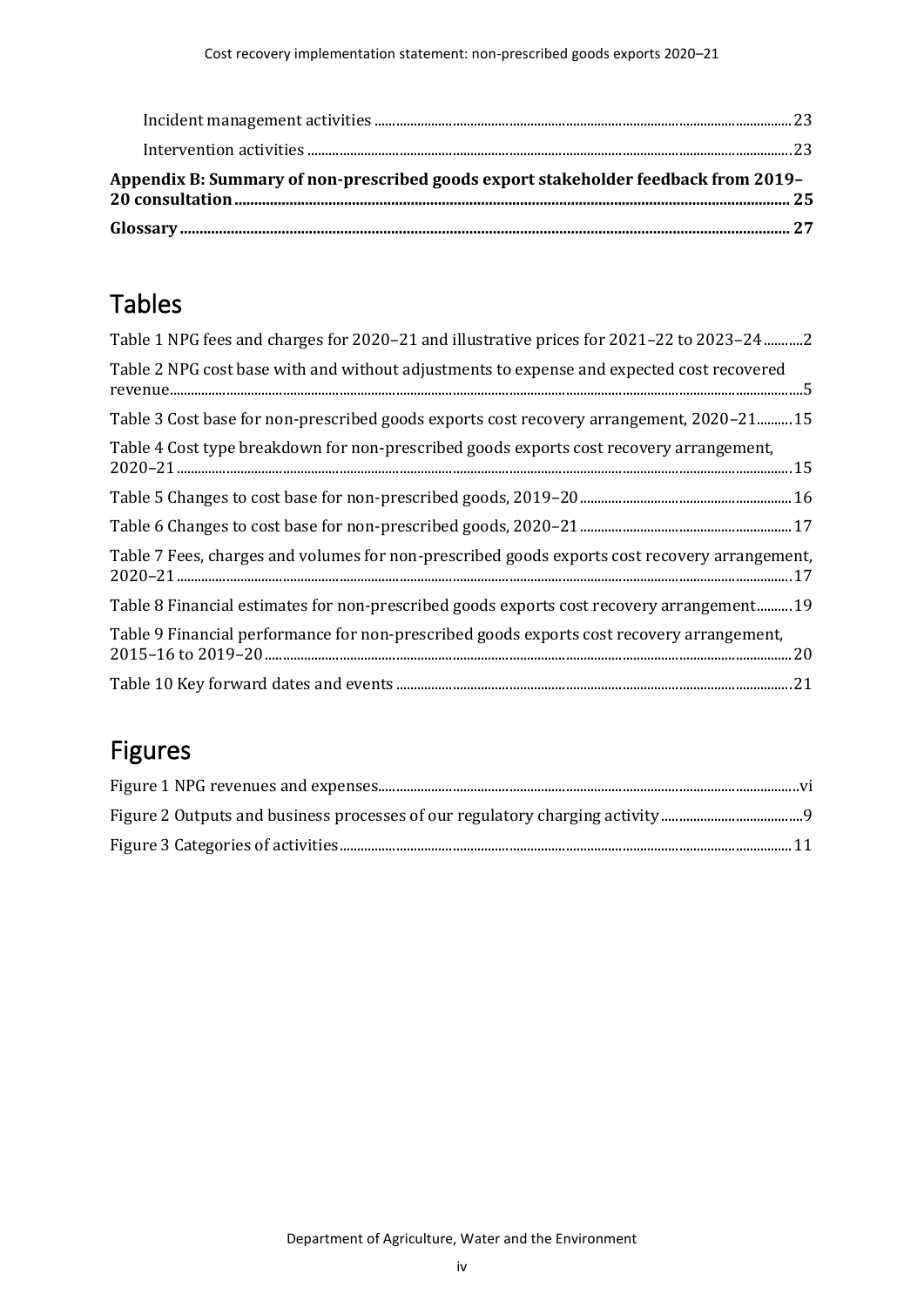# <span id="page-4-0"></span>Summary

This cost recovery implementation statement (CRIS) describes how the Department of Agriculture, Water and the Environment will:

- recover the costs of providing regulatory services to exporters of non-prescribed goods (NPG) in 2020–21
- implement the government's decision to freeze fees and charges in the 2020–21 financial year
- implement the government's decision to return export cost recovery arrangements to full cost recovery by 2023–24.

## <span id="page-4-1"></span>**Government decision – busting congestion for agricultural exporters**

On 6 October 2020 the government announced its decision to freeze regulatory fees and charges in 2020–21 for exporters and then gradually return to full cost recovery by 2023–24. The announcement was part of the Busting Congestion for Agricultural Exporters package. This package also includes a series of reform projects and a significant IT investment measure.

In practical terms, the decision will result in fees and charges remaining at their current levels in 2020–21, with stepped increases from 2021–22 to 2023–24, to enable the NPG export cost recovery arrangement to fully recover the cost of delivering the regulatory activity.

## <span id="page-4-2"></span>**CRIS consultation**

The department had previously flagged a number of changes to the NPG export CRIS through an ongoing consultation process with impacted NPG export participants. As a result of this consultation and exporter feedback, a number of changes to fees and charges, both in terms of charge points and charge amount, will be progressively made from 1 July 2021. We will consult with exporters on these proposed changes during the first quarter of 2021 to confirm.

This 2020–21 CRIS describes the decision of government to freeze fees and charges. A separate 2021–22 CRIS. A separate 2021–22 CRIS outlining proposed changes from 1 July 2021 will be released for consultation in the first quarter of 2021.

## <span id="page-4-3"></span>**Reforms to improve the efficiency and effectiveness of export regulation**

On 6 October 2020, the Australian Government announced a \$328 million investment to modernise Australia's export systems over 4 years.

The centrepiece of the package is a \$222.2 million plan to upgrade the ICT that underpins our export system. The package also includes a number of other measures that will streamline and simplify our business and make the essential export services that we provide more efficient and sustainable for the future. This marks a significant opportunity for our department to transform our business processes to become digitally preferred.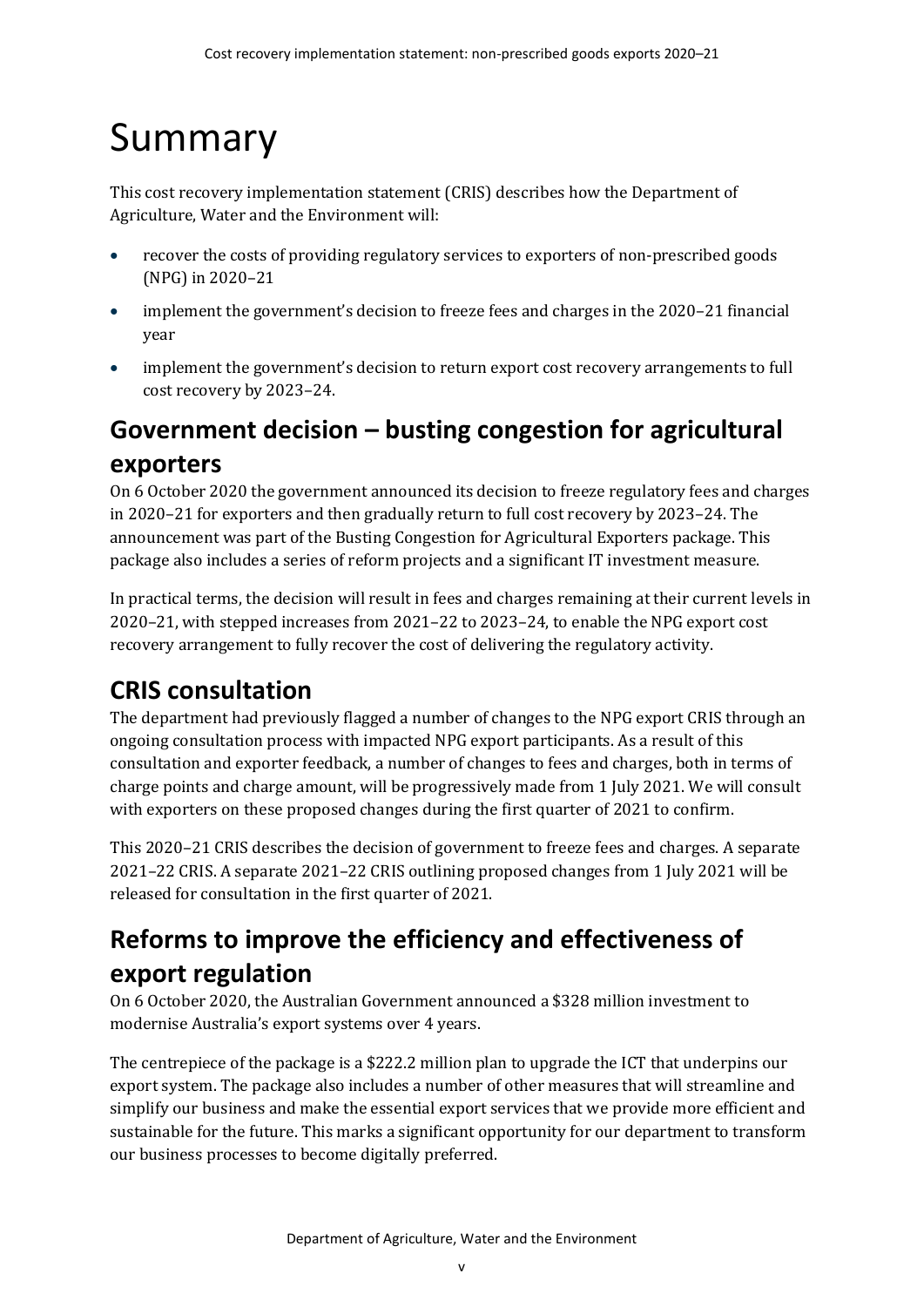These investments, both in ICT and in improvements to our business processes are aimed at making the export NPG system more effective and efficient. The outcomes of this work are expected to reduce the overall cost of delivering regulatory services to NPG exporters, in addition to providing regulated entities the opportunity to reduce their interaction costs incurred in dealing with the department on regulatory matters. Changes in the department's cost of delivering regulatory activities will be reflected in the cost recovery arrangement.

When the department commenced consultation on cost recovery in 2018–19, the projected total cost of all export cost recovered arrangements in 2023–24 was \$163 million. The direct impact of the reforms that are currently planned are estimated to reduce this future cost to \$142 million across all export cost recovered arrangements. This equates to a \$21 million reduction in costs.

[Figure 1](#page-5-0) shows the projected expense and portion of cost recovered revenue for the NPG cost recovery arrangement.



<span id="page-5-0"></span>**Figure 1 NPG revenues and expenses**

**a** Actuals.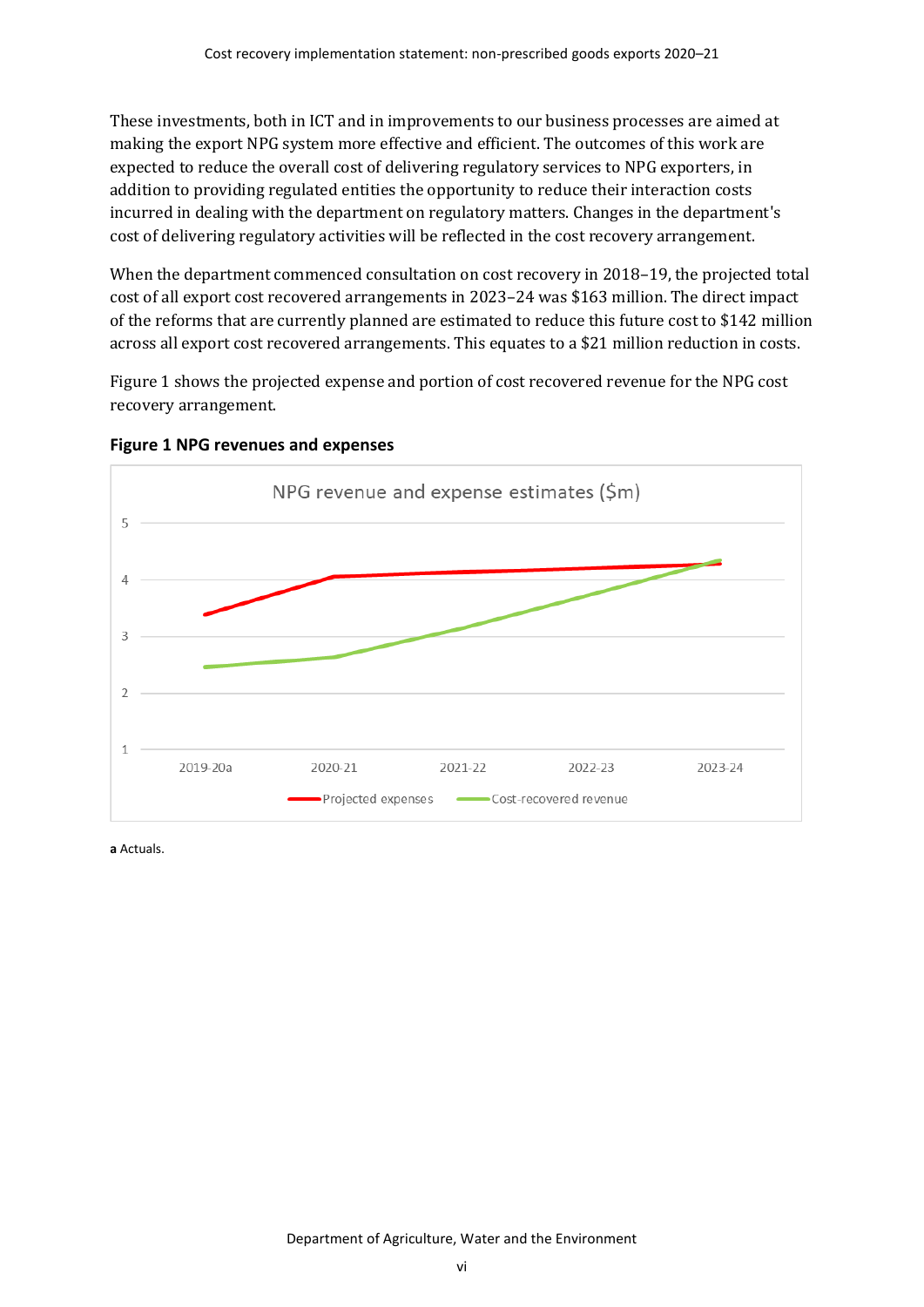# <span id="page-6-0"></span>1 Introduction

## <span id="page-6-1"></span>**1.1 Purpose of this CRIS**

This CRIS details the cost base and pricing structure for the NPG export cost recovery arrangement and incorporates the impacts of the Busting Congestion for Agricultural Exporters package and the More Efficient and Sustainable Export Regulation measure announced in the 2020–21 Federal Budget.

The government is investing in modernising and reforming export regulatory services which will impact the cost base over time for all export cost recovery arrangements. Agriculture and food exporters and producers will be assisted through the modernisation and reform process with a freeze in fees and charges in 2020–21, and gradual increases from 2021–22 to 2023–24. The Australian Government has committed \$71.1 million to improve the financial sustainability of export certification services by returning to full cost recovery of these services over time. A stepped return to full recovery will enable reforms to be rolled out while maintaining existing systems.

The key purpose of this CRIS is to:

- Baseline the NPG export cost recovery arrangement expense for the regulatory activity against which progress of these reforms can be measured and changes transparently explained.
- Describe the freeze in fees and charges in 2020–21, and stepped increases from 2021–22 through to 2023–24.

An updated CRIS will be released for public consultation in the first quarter of 2021 and updated annually. The annual CRIS will provide a summary of the previous year's financial performance, and description of deviations from forecast, provide an update of forward year cost base expectations and any consequential changes to charges required to ensure the arrangement remains financially balanced. This methodology will provide a transparent description of the impact of the reforms and a record of changes to the cost base that will be able to be tracked over time.

This CRIS describes the impact of government decisions on charges as they were outlined in the previous 2015 CRIS. The proposed charging options and cost allocation approaches discussed in previous consultation have not been included in this CRIS – but will be considered in the next CRIS update. A subsequent CRIS update in 2021–22 will also reprofile demand for services and reflect the impact of reforms (further detail on likely changes to charging are detailed in [section](#page-8-0) 2).

## <span id="page-6-2"></span>**1.2 Path to full cost recovery**

The government is freezing fees and charges for 2020–21 at current prices. From 2021–22, prices will be gradually increased to return all arrangements to full cost recovery in 2023–24.

The government is investing \$71.1 million over 3 years from 2020–21 to maintain essential export regulatory services across all export cost recovered arrangements while prices are gradually increased.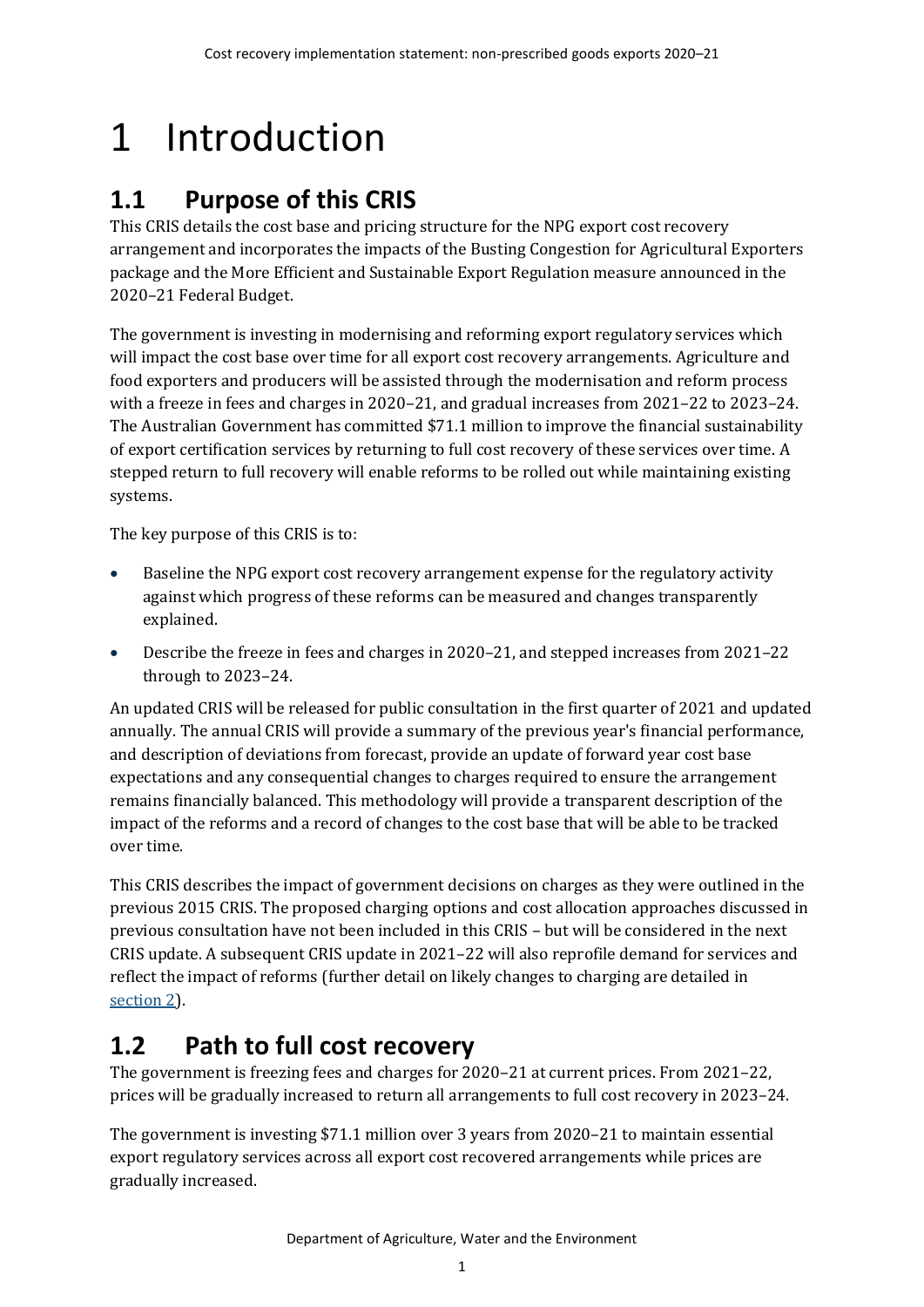This is part of a \$328 million investment over 4 years from 2020–21 that also includes reforms to deliver an estimated annual cost reduction of \$21.4 million from 2023–24 across all export cost recovered arrangements, noting no specific reductions have been identified specifically for this arrangement at this time.

The impact of these decisions on NPG export cost recovery from 2020–21 to 2023–24 is shown i[n Table 1.](#page-7-0) The fees and charges are notional only, illustrating the gradual increase of prices supported by the government decisions if no changes are made to the way the department charges for regulatory activity.

Changes to charging from 1 July 2021 will be described in a separate 2021–22 CRIS to be release for public consultation in the first quarter of 2021.

| Charge                                                             | Unit                             | 2020-21<br>$($ \$) | 2021-22<br>$($)$ | 2022-23<br>$($)$ | 2023-24<br>$($)$ |
|--------------------------------------------------------------------|----------------------------------|--------------------|------------------|------------------|------------------|
| <b>Charges</b>                                                     |                                  |                    |                  |                  |                  |
| General Export Certificate -<br>Electronic                         | Per document                     | 40                 | 48               | 57               | 65               |
| Export Certificate Issued Under<br>Arrangementa                    | Per document                     | 97                 | 116              | 138              | 158              |
| <b>Fee-For-Service</b>                                             |                                  |                    |                  |                  |                  |
| Audit                                                              | Per quarter<br>hour              | 40                 | 48               | 57               | 65               |
| Inspection                                                         | Per quarter<br>hour              | 40                 | 48               | 57               | 65               |
| General Export Certificate -<br>Electronic                         | Per document                     | 15                 | 18               | 22               | 25               |
| <b>Export Certificate Issued Under</b><br>Arrangement - Electronic | Per document                     | 15                 | 18               | 22               | 25               |
| General Export Certificate - Manual                                | Per document                     | 36                 | 43               | 52               | 59               |
| Export Certificate Under<br>Arrangement – Manual                   | Per document                     | 36                 | 43               | 52               | 59               |
| Organicsb                                                          |                                  |                    |                  |                  |                  |
| Organic Certifying Organisation                                    | Annual<br>(charged<br>quarterly) | 7,500              | 8,945            | 10,646           | 12,184           |

#### <span id="page-7-0"></span>**Table 1 NPG fees and charges for 2020–21 and illustrative prices for 2021–22 to 2023–24**

**a** A higher charge is applied where the department carries out regular audits in relation to the goods for the purpose of assisting the Secretary to decide whether to issue a government certificate for the goods under section 8.05 of the *Export Control (Prescribed Goods* – *General) Order 2005*. **b** Organic certifiers support a small number of exporters in all of the export arrangements (excluding Live Animal Exports) and therefore the expense has been reflected in each CRIS. Note: Forward year prices shown are for illustrative purposes only. The 2021–22 CRIS will describe the changes to fees and charges for 2021–22 to 2023–24.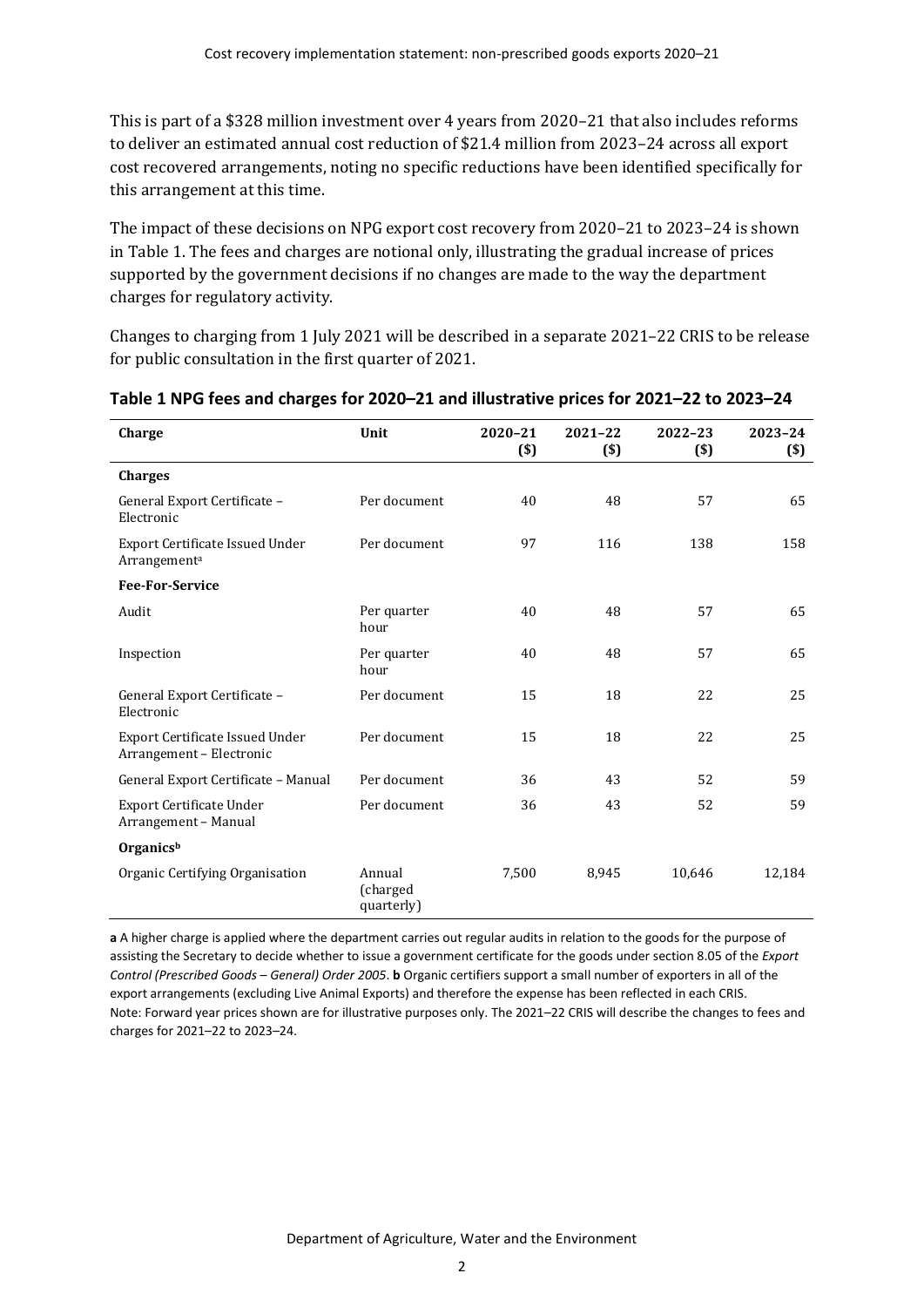# <span id="page-8-0"></span>2 CRIS updates

In accordance with the Australian Government Cost Recovery Guidelines (CRGs), the NPG exports CRIS will be updated annually to report on financial and non-financial performance and revised 4–year forecasts. This annual update will provide an opportunity to measure progress of the reforms as they become quantifiable and to account for any external factors, for example, projected demand for activity.

The department will also report in–year financial performance within the CRIS, periodically reporting performance against the CRIS and explaining any variances. This will provide transparency in reporting for all exporters.

There may be other significant developments warranting a broader review of the cost base or charges. These could include:

- Changes to the regulatory settings of the arrangement, for example through a government policy change or the introduction of new systems or infrastructure.
- Changes to demand for regulatory activity, for example, due to a large part of industry changing its business model or significant change in terms of trade.

Where a CRIS update reveals that the existing fee or charge structure no longer meets the financial or regulatory requirements of the arrangement, the department may propose revised fees and charges. In this circumstance, the CRIS update will be the first step in consultation on changes to prices, followed by opportunities for stakeholder engagement.

This CRIS describes the impact of the busting congestion package has on the NPG export cost recovery arrangement. It does not include the price changes proposed during the 2019–20 consultations.

Changes that were proposed during previous stakeholder consultation are expected to feature again in an updated CRIS in the first quarter of 2021. These include:

- Providing for a single export certificate charge instead of the current tiered charges based on general certificates and one where the department carrier out a regular audit to underpin the certificate. The separate charges would be rolled into a new single charge point 'export certificate'.
- Charging a document fee for the assessment of requests to amend or resubmit documents. This charge point would allow the department to recover the reasonable costs of exporters amending or resubmitting documents. By recovering these costs and ensuring that those causing this expense are appropriately charged for it, we aim to reduce re-work and incentivise exporters to submit suitably completed documents.
- Charging a single multicommodity standard audit rate across all export cost recovery arrangements to reflect the multiskilled workforce and simplify arrangements for industry/exporters.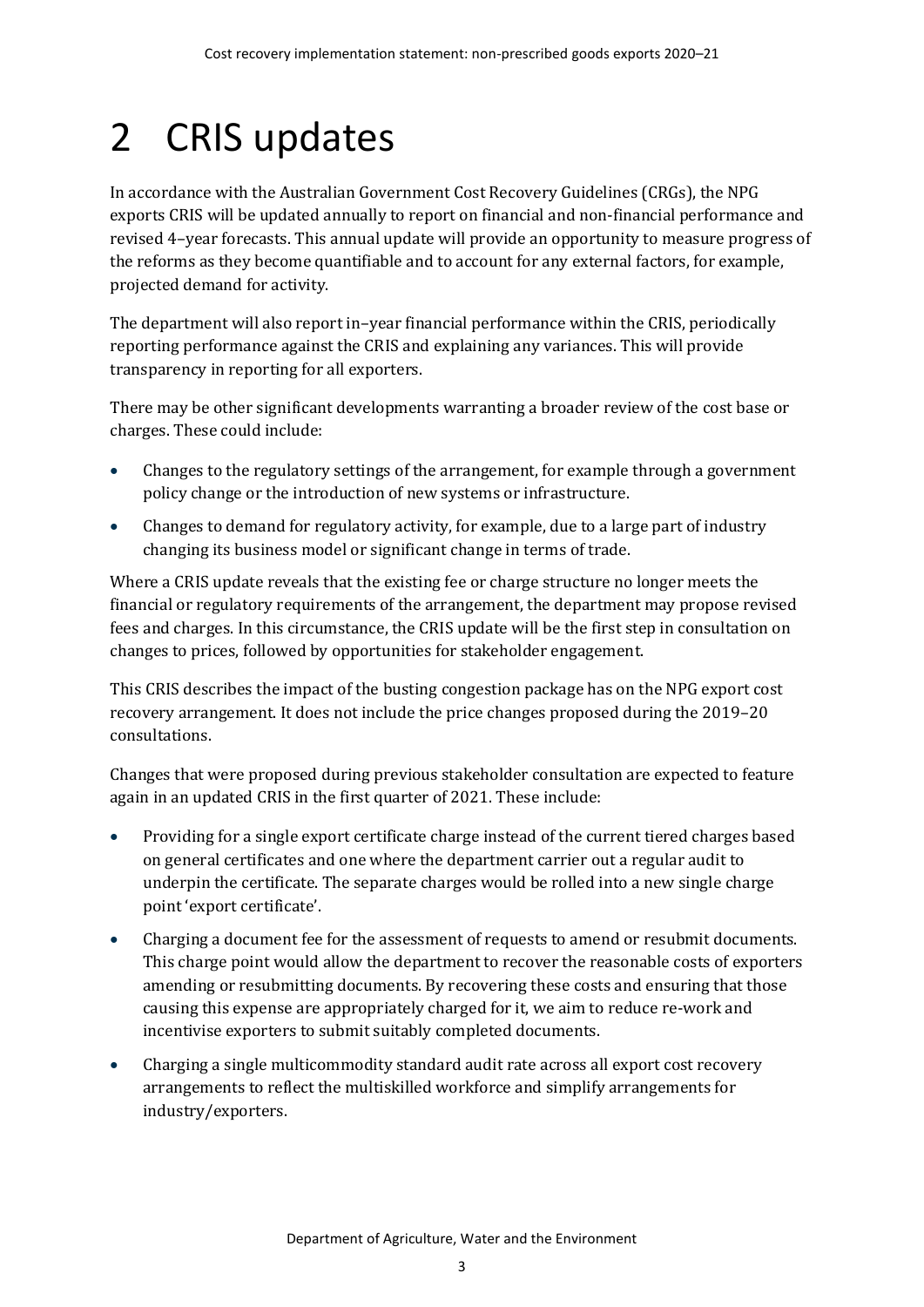# <span id="page-9-0"></span>3 Reforms

## <span id="page-9-1"></span>**3.1 Busting congestion for all agricultural exporters**

The Australian Government announced the Busting Congestion for Agricultural Exporters package in the 2020–21 Budget which includes reforms to slash unnecessary red tape to get products to export markets faster and support jobs in rural and remote Australia.

The package, worth over \$328 million over 4 years from 2020–21, includes the following measures that are relevant to this CRIS.

### **3.1.1 Digital services to take farmers to markets**

The centrepiece of the reform package is the Digital Services to Take Farmers to Markets measure, which will invest \$222 million to modernise Australia's agricultural export systems by slashing red tape and improving regulation and service delivery for our producers and exporters. This measure will transition our systems online and provide a single portal for transactions between exporters and government, streamlining processes for exporters and helping them experience faster and more cost-effective services.

### **3.1.2 Improving regulation post–COVID-19**

The Improving Regulation Post–COVID-19 measure will capitalise on new ways of working that were developed during the government's response to COVID-19.

The measure includes:

- Working with trading partners and international standard setting organisations to embed, where appropriate, alternative regulatory approaches such as technology supported auditing, and to promote wider utilisation of e-certification
- Assignment of dedicated case managers to support new agriculture exporters, including seafood, grains, dairy and NPGs, to allow them to navigate and meet regulatory requirements to get on the front foot to enter markets. Support existing exporters to expand and diversify their market opportunities by assisting them to more easily navigate export regulatory processes for example registration process (\$3.7 million over 2 years)
- Capacity to develop and implement a risk based, targeted, approach to the regulation of the live animal and seafood export industries that supports compliant exporters and focuses on non-compliant operators (\$2.3 million over 2 years). The initiatives will consider increased use of new technologies including for on-vessel audit. Key to the successful deployment of technology will be the collaborative development of feasible options between the department, industry bodies and individual operators.

## <span id="page-9-2"></span>**3.2 NPG arrangement cost base following reforms**

These reforms are an opportunity for government and exporters to work in partnership to lower the cost base of export arrangements. While specific savings have not been identified for this arrangement, it is anticipated there will be benefits that may be quantified in the future. This will require an iterative approach to manage the cost base over the forward estimates. We will work with exporters to achieve these outcomes.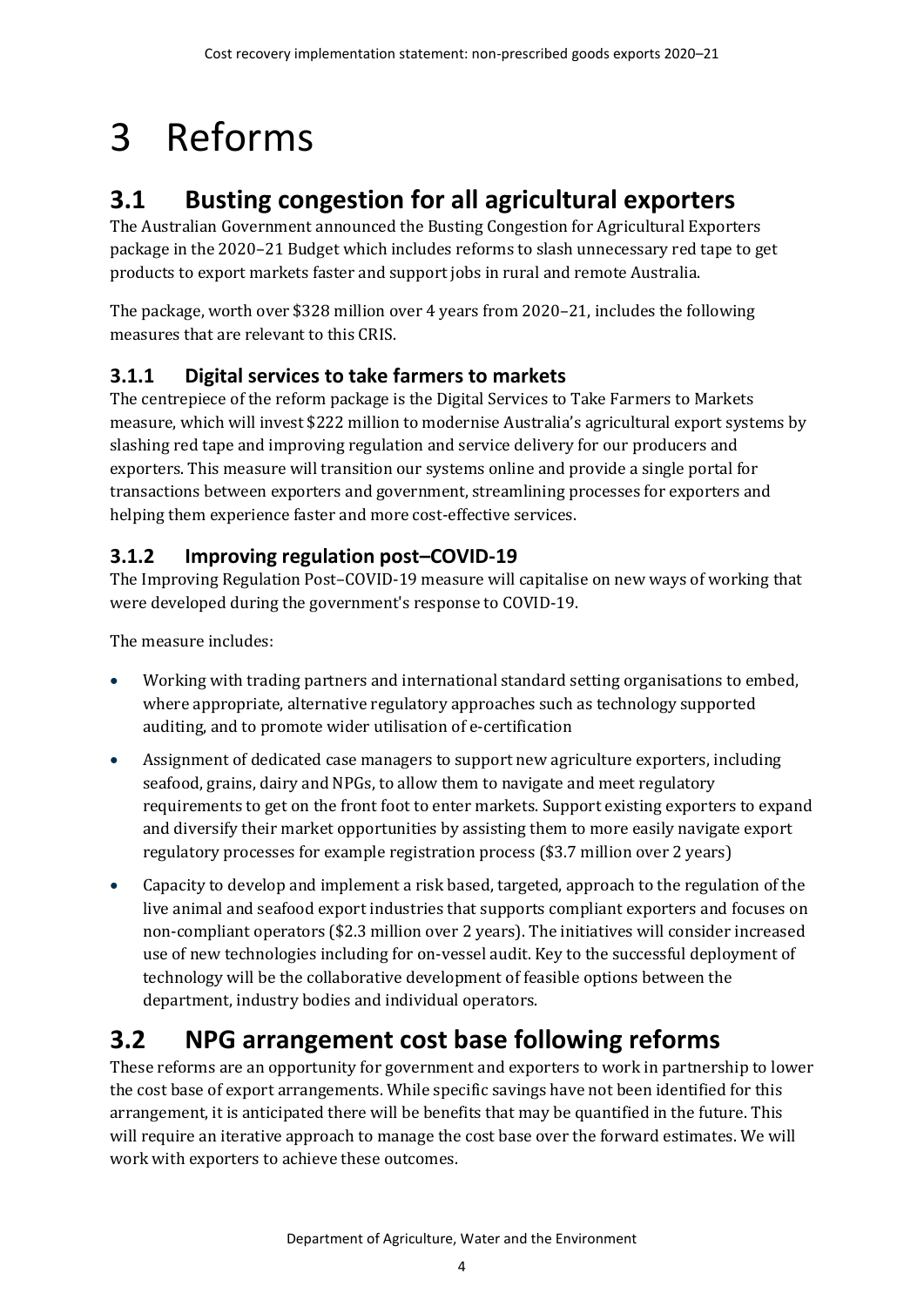[Table 2](#page-10-0) shows the cost base with and without adjustments to expense and forecast revenue for the NPG cost recovery arrangement and it describes:

- the cost base as per the draft CRIS from the 2019–20 consultation
- adjustments to that cost base from the busting congestion package.

#### <span id="page-10-0"></span>**Table 2 NPG cost base with and without adjustments to expense and expected cost recovered revenue**

| <b>Expense base</b>                                   | Unit | 2020-21   | 2021-22   | 2022-23   | 2023-24   |
|-------------------------------------------------------|------|-----------|-----------|-----------|-----------|
| Expenses - no<br>adjustments                          | \$   | 4,059,733 | 4,134,641 | 4,210,922 | 4,289,098 |
| Total cost reductions<br>from adjustments             | \$   | n/a       | tbd       | tbd       | tbd       |
| Expected expenses after<br>adjustments                | \$   | 4,059,733 | 4,134,641 | 4,210,922 | 4,289,098 |
| Revenue from cost<br>recovered regulatory<br>services | \$   | 2,640,394 | 3,148,795 | 3,747,602 | 4,346,736 |
| Appropriation funding                                 | \$   | 1,419,339 | 985,846   | 463,320   | n/a       |
| Total revenues                                        | \$   | 4,059,733 | 4,134,641 | 4,210,922 | 4,346,736 |
| Expenses less revenues                                | \$   |           |           |           | (57, 638) |
| Appropriation funding<br>as % of expenses             | $\%$ | 35        | 24        | 11        | n/a       |

**n/a** Not applicable. **tbd** To be determined.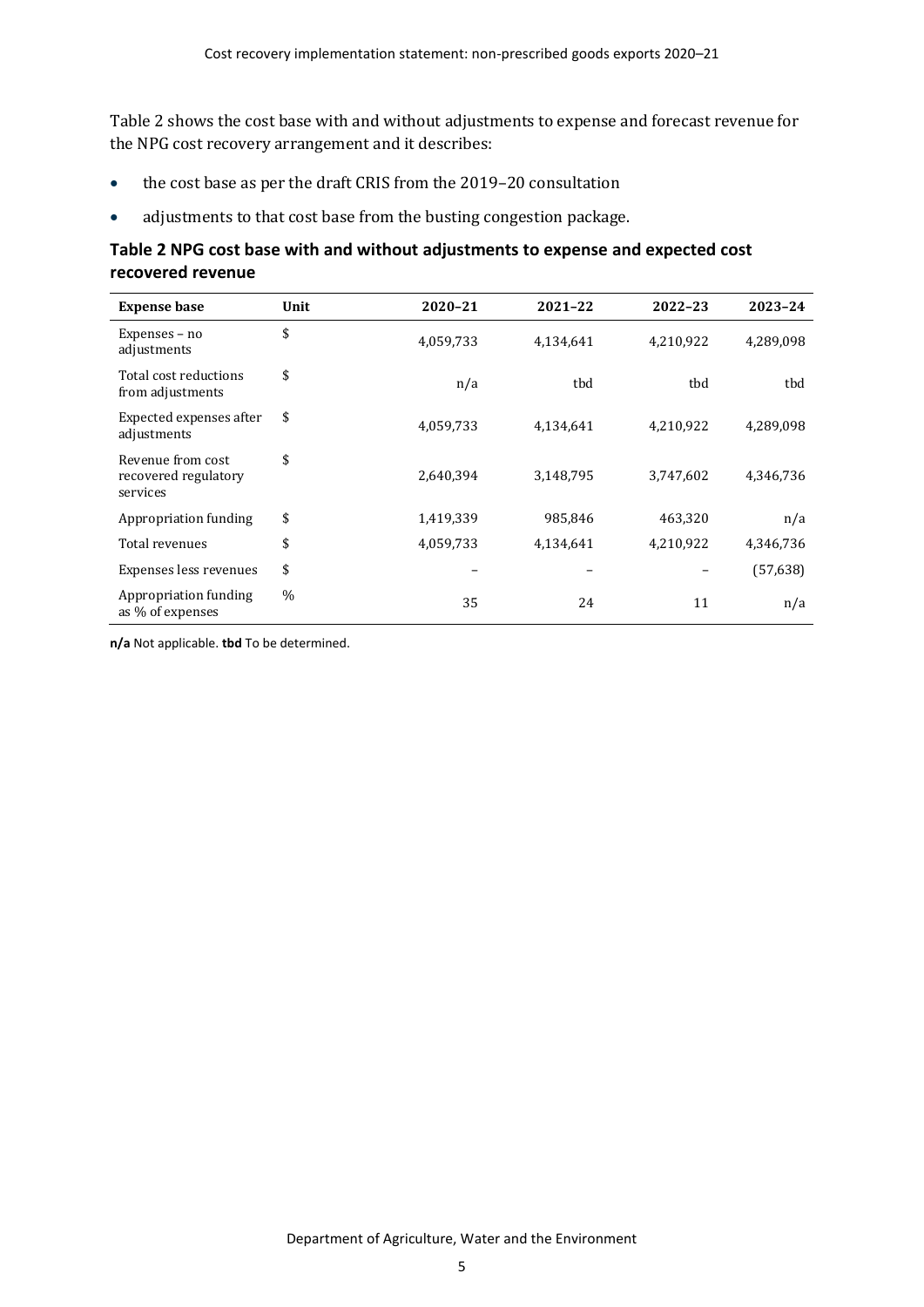# <span id="page-11-0"></span>4 Policy and statutory authority to cost recover

Under the Australian Government charging framework (charging framework), cost recovery requires both policy approval and statutory authority. The following sections provide information on government approval of regulatory charging for export regulatory activities and the legislation that enables the department to collect fees and charges.

## <span id="page-11-1"></span>**4.1 Description of the regulatory activity**

Agriculture, food and fibre exports are regulated in accordance with *Export Control Act 1982* and associated legislative framework (for more information see [section 4.4\)](#page-12-2).

To certify a product's compliance with Australia's export requirements and the importing country requirements, we undertake a range of activities, including:

- Developing, implementing and monitoring of operational policy and systems that ensure compliance with Australian export controls and any importing country requirements. These activities serve to maintain the eligibility of commodities for export from Australia and to protect and promote Australia's reputation for premium agricultural goods, while maintaining existing and seeking increased market access opportunities.
- Providing inspection, auditing, and enforcement activities to ensure that the production, storage, handling and transportation of NPG products intended for export comply with the conditions of the Australian export controls and any additional requirements imposed by an importing country.
- Issuing permits, export certification and other documentation necessary to confirm compliance with the Australian export controls and any additional importing country requirements.
- Managing quota allocation and quota certification to enable exporters to access tariff rate concessions offered under trade agreements.
- Providing support through our overseas counsellors relating to detained consignments, government certification and other issues which result in goods being held at the border.
- Providing scientific and technical advice to improve, maintain or restore market access and to demonstrate adherence to export requirements.
- Enforcing regulation of certified organic goods exported from Australia.

For more information, se[e Export goods controlled by the department.](https://www.agriculture.gov.au/export/controlled-goods)

Australian export legislation allows the department to issue government certification for the export of NPGs (under Order 8.05 of the Export Control (Prescribed Goods – General) Order 2005). This certification is based on the importing country requirements.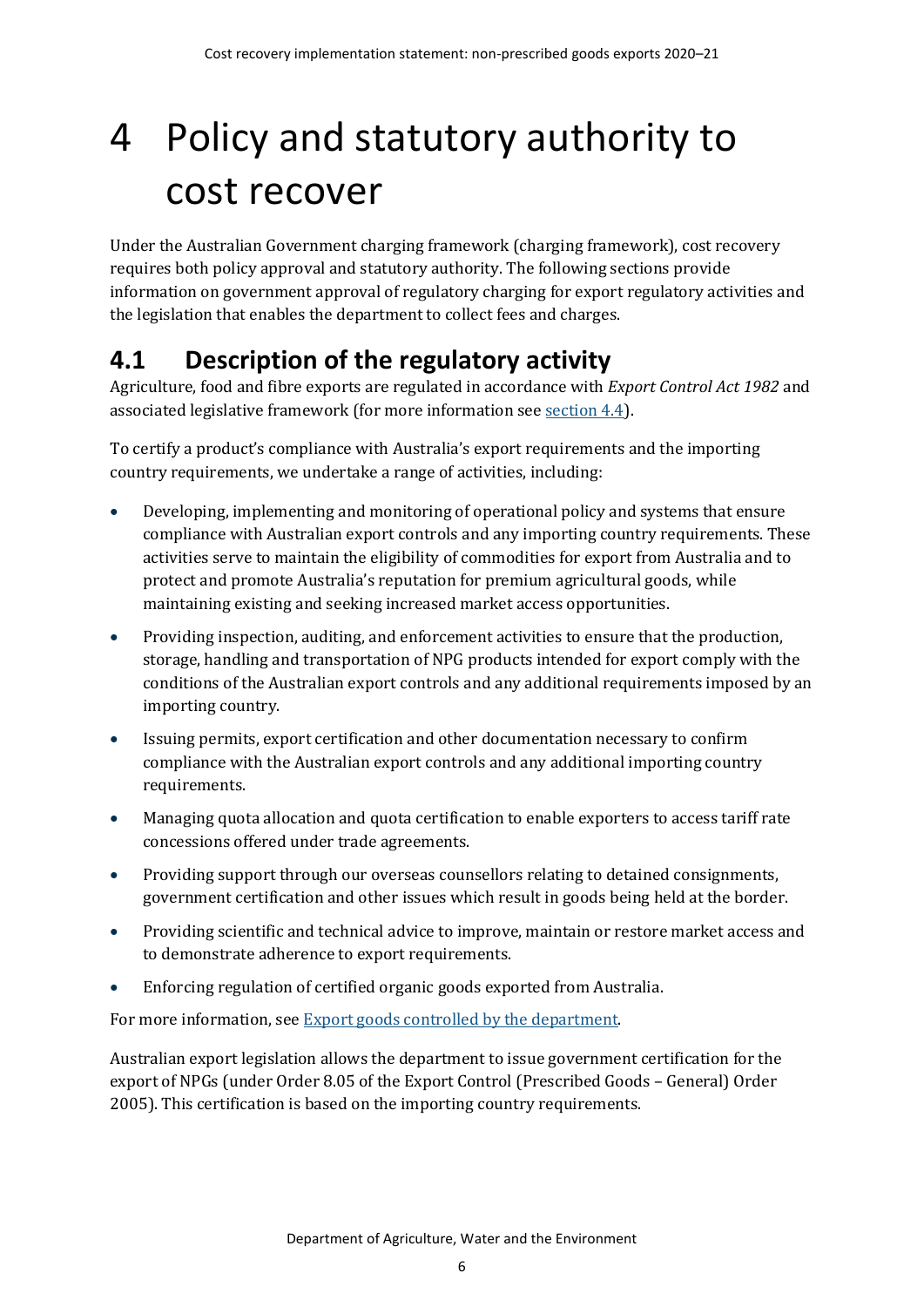## <span id="page-12-0"></span>**4.2 Why cost recovery is appropriate**

Cost recovery (regulatory charging) falls within the Australian Government's broader charging framework. Other charges in this framework include commercial charges and resource charges. The type of charge is determined by the characteristics of the activities as described in the charging framework. This provides the overarching framework under which government entities must design, implement and review cost recovery.

Under the charging framework, regulatory charging is appropriate because export regulatory activity is provided to a clearly identifiable group – individuals and organisations that participate in the agriculture, food and fibre export supply chain.

There are additional benefits to funding export regulation through regulatory charging. When a business pays for the activities it receives, the government has an obligation to justify the prices it charges. Regulatory charging also raises the awareness of regulated entities of how much a regulated activity costs.

For these reasons, the government has determined regulatory charging to be the most appropriate mechanism for funding export regulatory activity. We have reviewed regulatory charging of export regulatory activities, consistent with the charging framework.

## <span id="page-12-1"></span>**4.3 Government policy approval to cost recover the regulatory activity**

Policy authority for regulatory charging for export regulatory activities was reaffirmed in the 2020–21 Budget when the government announced the Busting Congestion for Agricultural Exporters package. The package sets out a period of partial cost recovery from 2020–21 to 2023–24 before a return to full cost recovery from 2023–24, while a series of reforms to improve efficiency and lower costs are implemented.

## <span id="page-12-2"></span>**4.4 Statutory authority to charge**

Fees and levies for export regulatory activities are recovered under separate statutory authority.

### **4.4.1 Cost recovery fees**

Section 25 of the *Export Control Act 1982* provides the power to impose fees in relation to a range of export activities and with administering certain quotas. The specific amounts are set out in the Export Control (Fees) Order 2015.

The *Australian Meat and Live-stock Industry Act 1997* and subordinate legislation provides the power to impose fees in relation to an application for an export meat licence.

Amendments to, or new, subordinate legislation provide authority for the fees detailed in this CRIS to be established. These and other delegated instruments include descriptions of the charging points.

### **4.4.2 Cost recovery levies**

Cost recovery levies as described in the Australian Government Cost Recovery Guidelines (CRGs) are implemented for export regulatory activity through charging legislation. The following Acts and subordinate legislation include descriptions of the charging points: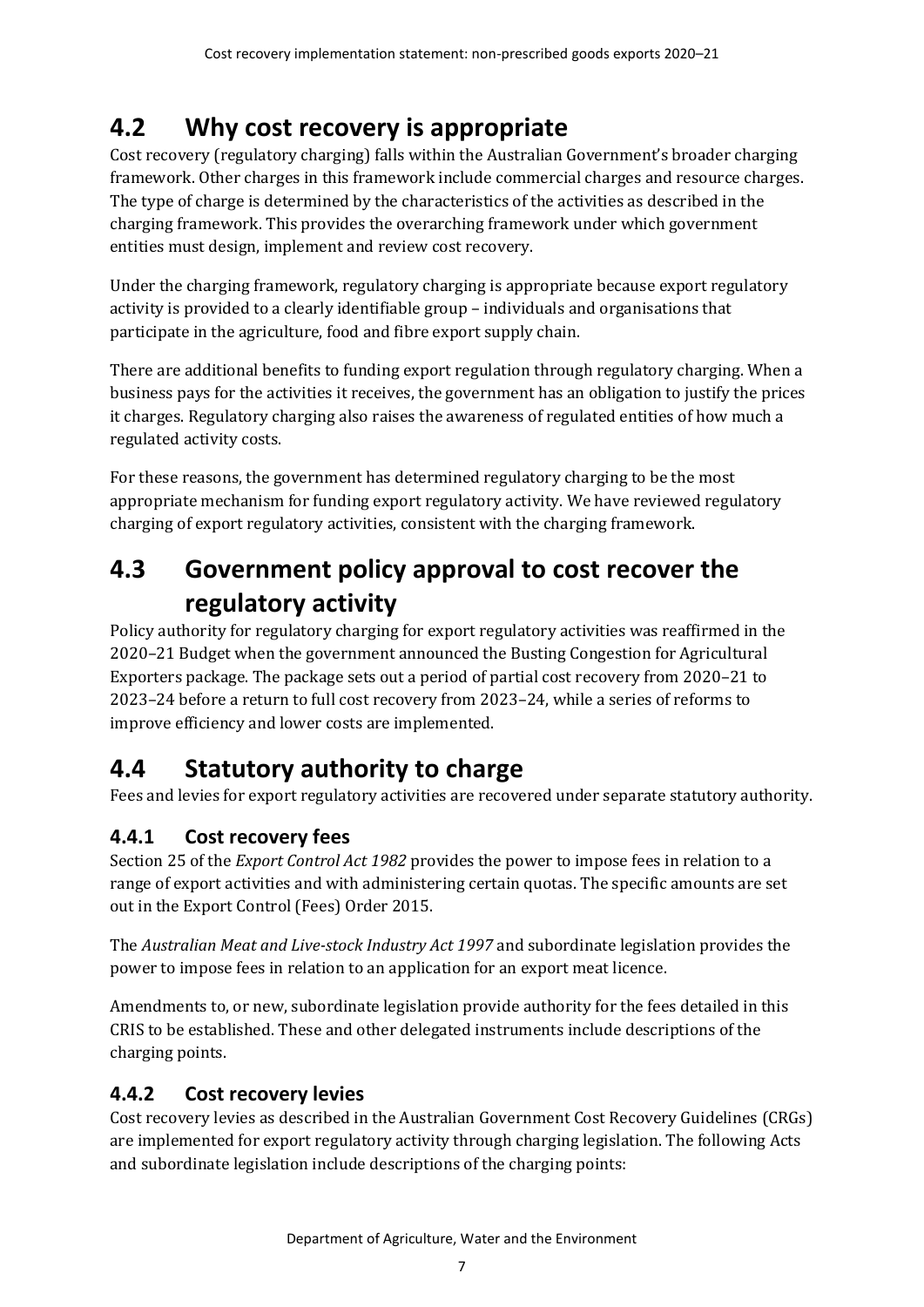- *Export Charges (Collections) Act 2015*
- *Export Charges (Imposition Customs) Act 2015*
- *Export Charges (Imposition Excise) Act 2015*
- *Export Charges (Imposition General) Act 2015*
- Export Charges (Imposition General) Regulation 2015
- Export Charges (Imposition Customs) Regulation 2015
- Export Control (Fees) Order 2015

#### **4.4.3 New legislative framework**

The *Export Control Act 2020* commences 28 March 2021, consolidating export functions from the *Export Control Act 1982* and *Australian Meat and Live-stock Industry Act 1997* into a new legislative framework. The new legislative framework will be more relevant, responsive, and efficient for exporters, farmers and other primary producers. The export framework will continue to provide strong regulation, while removing duplication and ensuring consistency across commodities where possible. The new legislation supports existing policy, while providing flexibility for different approaches to the regulation of exports in the future.

No changes to the cost base have been identified at this time because of the implementation of the new legislative framework, but changes to our regulatory approach could affect cost recovery. Any impacts will be reviewed when or if changes are implemented and incorporated in an updated CRIS as appropriate.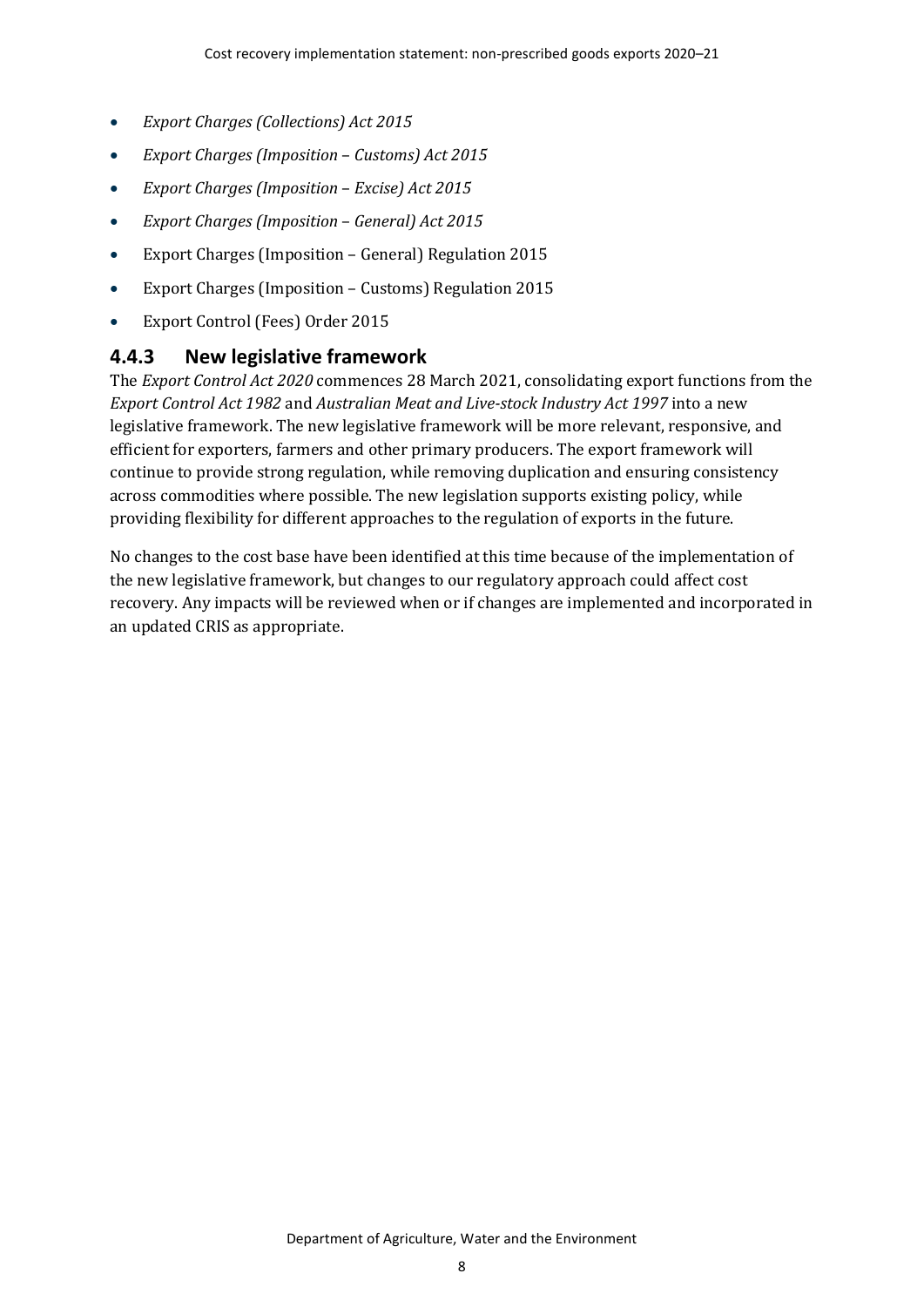## <span id="page-14-0"></span>5 Cost recovery model

### <span id="page-14-1"></span>**5.1 Outputs and business processes of the regulatory charging activity**

The key policy objectives for our cost recovery arrangements are to:

- safeguard Australia's animal and plant health status to maintain overseas markets and protect the economy and environment from the impact of exotic pests and diseases, through risk assessment, inspection and certification, and the implementation of emergency response arrangements for Australian agricultural, food and fibre industries.
- support more sustainable, productive, internationally competitive and profitable Australian agricultural, food and fibre industries through policies and initiatives that promote better resource management practices, innovation, self-reliance and improved market access.

Our cost recovery arrangements describe how we use resources (such as people, IT, property and equipment) to undertake business processes (regulatory activities), which enable us to provide outputs that meet our policy objectives [\(Figure 2\)](#page-14-2).

| <b>Resources</b>                                                                                                                                                                                                                                               | <b>Business processes</b><br>(regulatory activity)                                                                                                                                                                                                                                                                                          | <b>Outputs</b>                                                                                                                   |
|----------------------------------------------------------------------------------------------------------------------------------------------------------------------------------------------------------------------------------------------------------------|---------------------------------------------------------------------------------------------------------------------------------------------------------------------------------------------------------------------------------------------------------------------------------------------------------------------------------------------|----------------------------------------------------------------------------------------------------------------------------------|
| • Human resources<br>• Information system<br>resources<br>• Properties<br>• Equipment<br>• Telecommunication systems<br>• Other tangible resources<br>such as fleet vehicles and<br>equipment<br>• Other intangible resources<br>such as intellectual property | • Workforce and business<br>management<br>• Business systems<br>administration<br>• Stakeholder engagement<br>• Policy and instructional<br>material<br>• Business improvement<br>• Risk management<br>• Verification<br>· Incident management<br>• Investigation support<br>• Corrective action<br>• Inspection<br>• Assessment<br>• Audit | • Annual registration<br>• Export documentation<br>$\bullet$ Licence<br>• Application<br>· Inspection<br>• Assessment<br>• Audit |

#### <span id="page-14-2"></span>**Figure 2 Outputs and business processes of our regulatory charging activity**

The processes listed in [Figure 2](#page-14-2) are described in  $\Delta$  Appendix  $\Delta$  and are grouped into 4 categories of activities:

- 1) Program management and administration administrative activities that support and deliver our export regulatory activity commitments.
- 2) Assurance activities that mitigate risks to collective user groups by assessing departmental controls of systems and processes to ensure they operate in accordance with their intended design.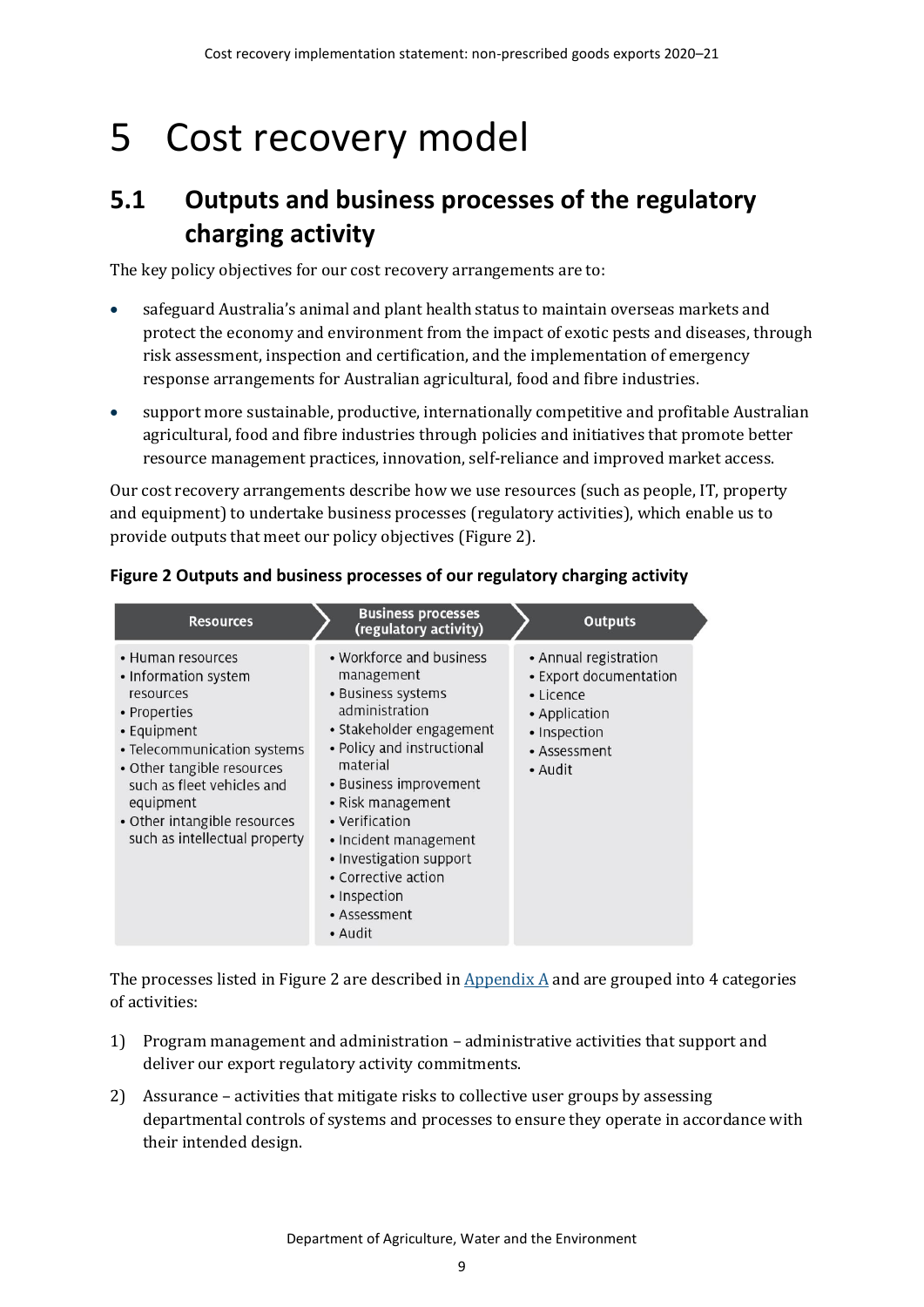- 3) Incident management activities that respond to incidents concerning alleged breaches of Australian regulation or international import conditions.
- 4) Intervention activities provided directly to an individual, business or organisation to meet export regulatory activity requirements.

## <span id="page-15-0"></span>**5.2 Costs of regulatory charging activity**

### **5.2.1 Cost allocation process**

To determine the cost of regulatory activities, we use an activity-based costing (ABC) system. The ABC cost allocation methodology reflects costs incurred through usage of regulatory activities, providing a transparent allocation of costs while also being efficient and effective to administer.

The 2 expense categories are:

- 1) direct expenses these can be directly attributed to the provision of an activity, for example, inspections. They comprise of staff salaries and supplier costs including direct capital expenses.
- 2) indirect expenses these are not directly linked to an activity provided by us. Indirect expenses include corporate employee salaries and overheads such as information technology, finance, human resources costs, and indirect capital expenses.

The cost allocation process apportions the costs of support functions (indirect expense) and direct expense to the processes/activities defined in  $Appendix A$ . We include indirect expenses in the cost base to reflect the systems and processes that exist to help with efficient administration, which the cost-recovered arrangements benefit from. This is the same methodology employed for allocation of indirect costs to appropriated activities, in line with our cost allocation policy.

The ABC system allocates costs in a staged approach:

- 1) Indirect costs such as property, finance, information technology, human resources and divisional executives are allocated to direct cost centres using a cost driver which estimates the relative usage of each of the corporate services. Cost drivers for corporate services include:
	- a) Workpoints distributes costs based on space occupied, with the workpoint count reflecting the space where a person may be able to work.
	- b) FTE distributes costs based on each programme's full-time equivalent staff numbers.
	- c) PC count/IT assets distributes costs based on the number of IT assets in a program.
	- d) Transactions distributes costs based on the number of transactions incurred over a period. This driver is used to allocate expenses related to the functions of accounts receivable and accounts payable.
	- e) Headcount allocates costs based on the number of staff that a program area has as a proportion of the number of staff that are on the department's total staff.
	- f) Custom drivers allocate costs to specific cost centres, primarily based on usage for shared program resources.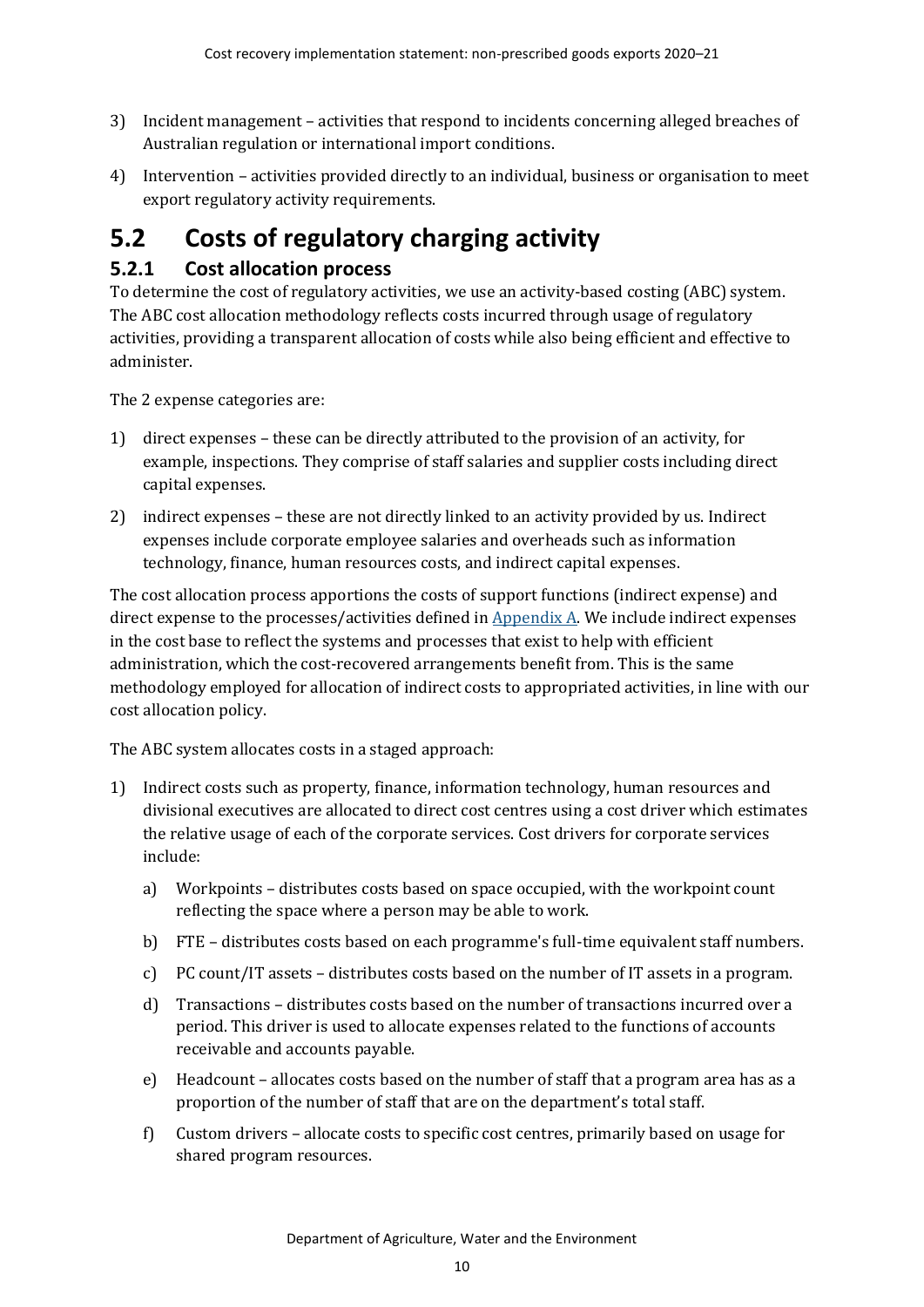Cost drivers are reviewed on an annual basis, or as required. Changes to cost drivers are substantiated through effort or other data.

2) Direct costs (including the indirect costs allocated in step 1) are allocated to the activity and cost-recovered arrangements that best reflects the activity undertaken. Time recording systems allow the accurate allocation of effort to specific activities and arrangements, particularly to intervention activities.

The primary variable used in the allocation of costs to activities is effort. As a result, cost estimates vary with changes in activity. If actual activity levels change during a financial year, the costs allocated to arrangements would require adjustment to align with that effort. We monitor this throughout the year and adjust where necessary.

For example, food safety auditors undertake audits across multiple arrangements. We forecast the number of audits and average time for an audit for each arrangement. The associated costs are allocated to the arrangements and audit function based on total audit hours.

3) Activity/arrangement costs (from step 2) are allocated to charge points which identifies the cost associated with that charge. We use a combination of cost recovery fees and charges. [Figure 3](#page-16-0) shows how we categorise cost-recovered levy and fee activities and outputs.

|                                                                                                  | <b>LEVY-RELATED ACTIVITIES</b> |                                              |  |  |
|--------------------------------------------------------------------------------------------------|--------------------------------|----------------------------------------------|--|--|
| Program management<br>and administration                                                         | Assurance                      | Incident<br>management                       |  |  |
| Workforce and<br>business management                                                             | Risk management                | Incident management<br>Investigation support |  |  |
| <b>Business systems</b><br>administration                                                        |                                |                                              |  |  |
| Stakeholder engagement                                                                           | Verification                   |                                              |  |  |
| Policy and<br><b>Instructional Material</b>                                                      | Surveillance                   | Corrective action                            |  |  |
| <b>Business improvement</b>                                                                      |                                |                                              |  |  |
|                                                                                                  | <b>LEVY-RELATED OUTPUTS</b>    |                                              |  |  |
| <b>Annual</b><br><b>Export</b><br>Licence<br><b>Application</b><br>documentation<br>registration |                                |                                              |  |  |
|                                                                                                  |                                |                                              |  |  |
|                                                                                                  | <b>FEE-RELATED ACTIVITIES</b>  |                                              |  |  |
| Intervention                                                                                     |                                |                                              |  |  |

#### <span id="page-16-0"></span>**Figure 3 Categories of activities**

| <b>FEE-RELATED ACTIVITIES</b>                                   |                   |                                                      |  |  |  |
|-----------------------------------------------------------------|-------------------|------------------------------------------------------|--|--|--|
|                                                                 | Intervention      |                                                      |  |  |  |
| Assessment                                                      | Inspection        | Husbandry                                            |  |  |  |
| Issue approval<br>and certification                             | Treatment         | Audit                                                |  |  |  |
| <b>FEE-RELATED OUTPUTS</b>                                      |                   |                                                      |  |  |  |
| <b>Issue approval</b><br><b>Assessment</b><br>and certification | <b>Inspection</b> | <b>Husbandry</b><br><b>Treatment</b><br><b>Audit</b> |  |  |  |

Department of Agriculture, Water and the Environment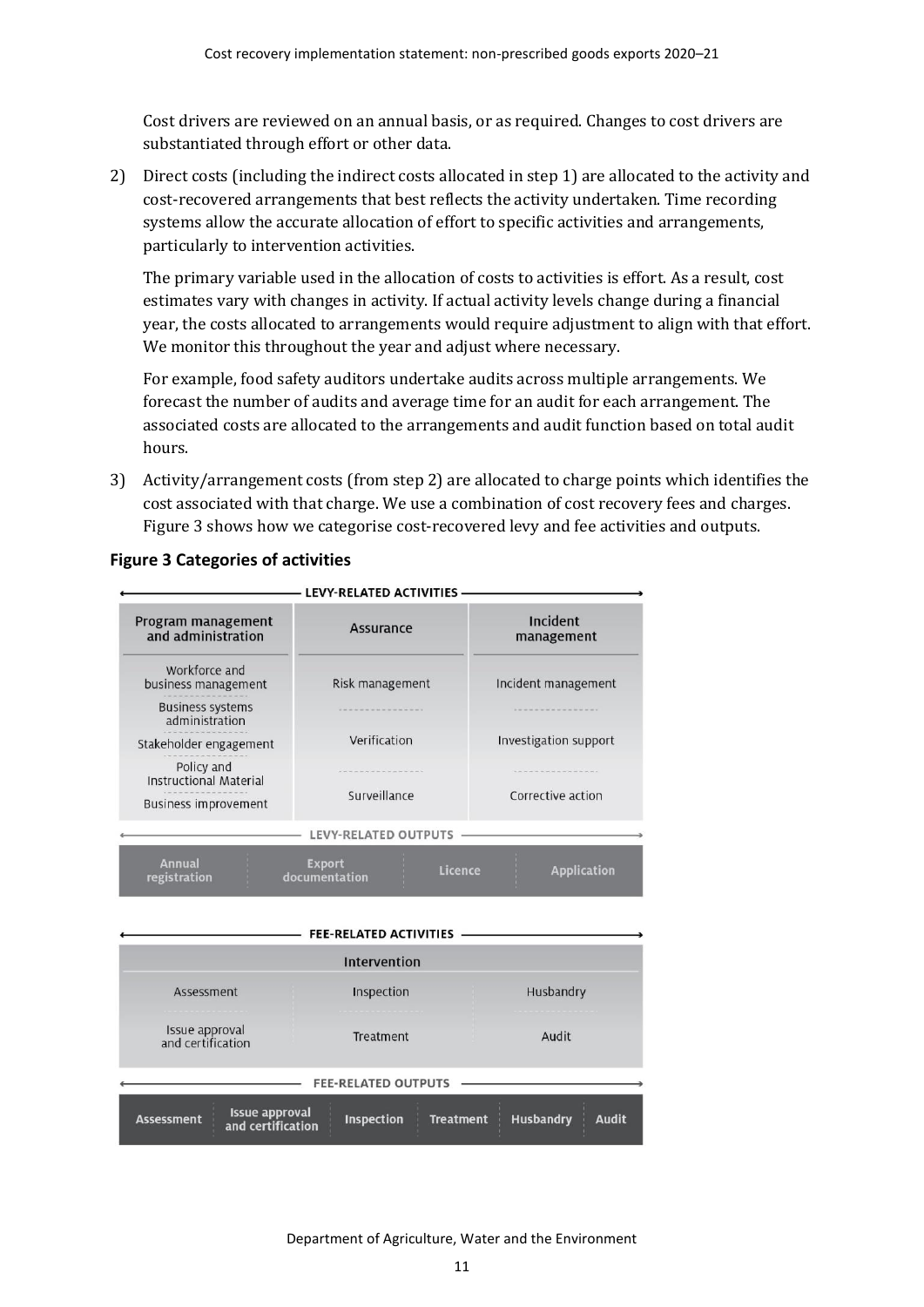# <span id="page-17-0"></span>6 Stakeholder engagement

Stakeholder engagement plays an important role in the development and management of cost recovery arrangements. Our stakeholders have a unique insight into how our regulatory activities impact on their business and help us design efficient cost recovery frameworks for these activities.

This CRIS explains the decisions taken by government and financial outcomes of the measures in the busting congestion package. No changes to fees and charges apply in 2020–21. However, we note you may want to make comment in relation to this CRIS. If you are interested, we ask that you register your interest to participate in our upcoming consultation and in receiving further information and invites to future opportunities to engage.

You are also welcome to make comments on our **Have Your Say page.** Any comments you make will be addressed as part of the consultation process scheduled to take place in early 2021 on the proposed 2021–22 CRIS.

Stakeholder engagement on the development and implementation of reforms from 2021–22 through to 2023–24 will take place over the course of the annual CRIS update cycle, beginning in February 2021. For further information on the package se[e Busting Congestion for Agricultural](https://minister.awe.gov.au/littleproud/media-releases/budget-2020-21-backing-farmers-supporting-disaster-recovery-protecting-australians)  [Exporters.](https://minister.awe.gov.au/littleproud/media-releases/budget-2020-21-backing-farmers-supporting-disaster-recovery-protecting-australians)

### <span id="page-17-1"></span>**6.1 Industry engagement**

The department has been reviewing the CRIS since 2018–19 including public consultation on a draft in 2019–20. Due to the nature of NPG exports, there is not a consultative committee that represents the interests of the varied commodities that fit under this category. This meant during consultations the department identified key stakeholders to consult with as an alternative.

We consulted widely on the development of a draft CRIS during 2019–20, including through engagement with key stakeholders, a public submission process and face-to-face meetings with stakeholders. For a detailed summary of NPG stakeholder feedback se[e Appendix B.](#page-30-0)

In general, and overall, industry has expressed a strong view that we must remain committed to continual improvement and the realisation of efficiencies from a number of reform activities we currently have underway.

In addition to feedback from industry, the department also commissioned an independent review of the efficiency and effectiveness of the department's delivery of export regulatory services. The independent review and the department's response have now been finalised and are available a[t Independent review of the cost of export certification.](https://www.agriculture.gov.au/fees/cost-recovery/independent-review-cost-export-certification) The independent review was largely conducted as a survey of both internal and external stakeholders.

The independent review was delivered to the department in March 2020. The review found the department's staff to be committed and passionate, working diligently to achieve positive outcomes for industry. It also found that external stakeholders were somewhat satisfied with the department's services and that overarching export market and legislative objectives were often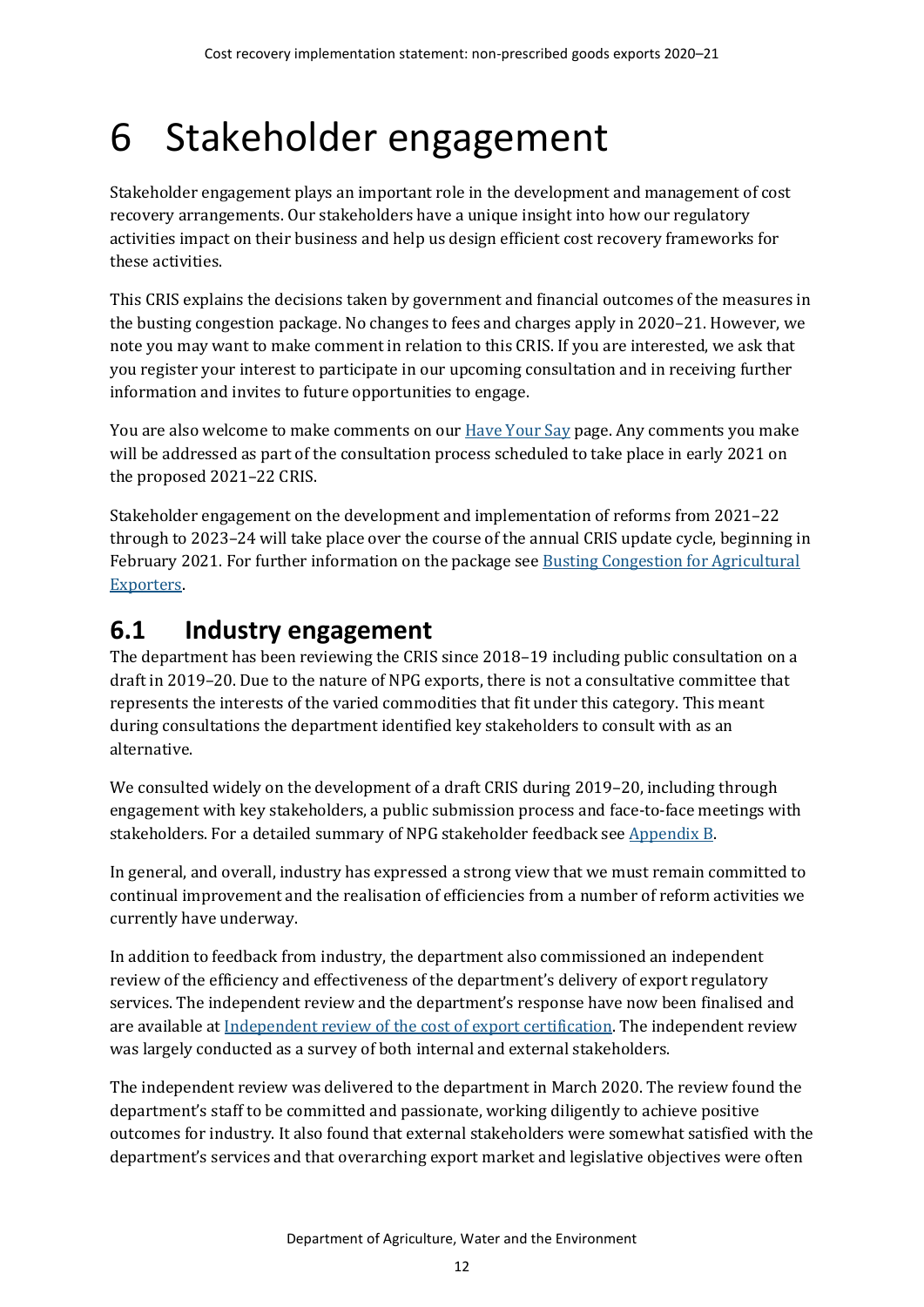met. A range of recommendations were made to improve efficiency and effectiveness, with each requiring an investment of resources, effort, funding and time to fully implement.

Key messages from stakeholders and the review were:

- Industries and exporters want the department to work to create efficiencies to lower costs.
- Antiquated systems were impeding efficient processing of export consignments.
- The department needed to focus on improvements while still delivering routine regulatory activities.
- Smaller exporters are finding it difficult to enter and compete on the global market without assistance from the government.
- Industry predict increases could cause significant hardships for producers and exporters who are recovering from a period of severe drought and natural disasters.
- If prices need to rise, they should do so in a stepped way, to prevent shocks to business.

Since release of the draft CRIS for public consultation in October 2019, the new Department of Agriculture, Water and the Environment was created in February 2020 through a machinery of government change. As part of this change the department undertook an internal 'Future Department Review' to identify how to maximise the capability of the new department and fully realise the opportunities it presents. A subsequent change process is now underway.

#### **6.1.1 NPG export stakeholder engagement**

The department sought expressions of interest from targeted stakeholders in the NPG exports sector to engage with on the charging review. One industry member responded and raised the following concerns:

- The certificate assessment volume forecasts are too high for manual certificate assessment and did not account for the proposed transition to increased electronic submission from the NEXDOC rollout.
- Consolidating the documentation charge levy from 2 charges to a single charge may be viewed by some industry participants as driving expense related to effort required by one cohort to all industry participants.
- The department advised that changes arising from NEXDOC had not been incorporated as the benefits are yet to be quantified and reiterated we would exercise our remission power to align revenue with expense, if cost reductions are achieved from the implementation of NEXDOC.
- The department also advised there is significant effort associated with administering and maintaining the NPG establishment listing process. The department responds to regular queries and charge related disputes from the exporters seeking a rationale for 2 different certificate charges. As such, consolidating documentation charge levy from 2 charges to a single charge will provide efficient delivery of departmental activity with consistency and accuracy.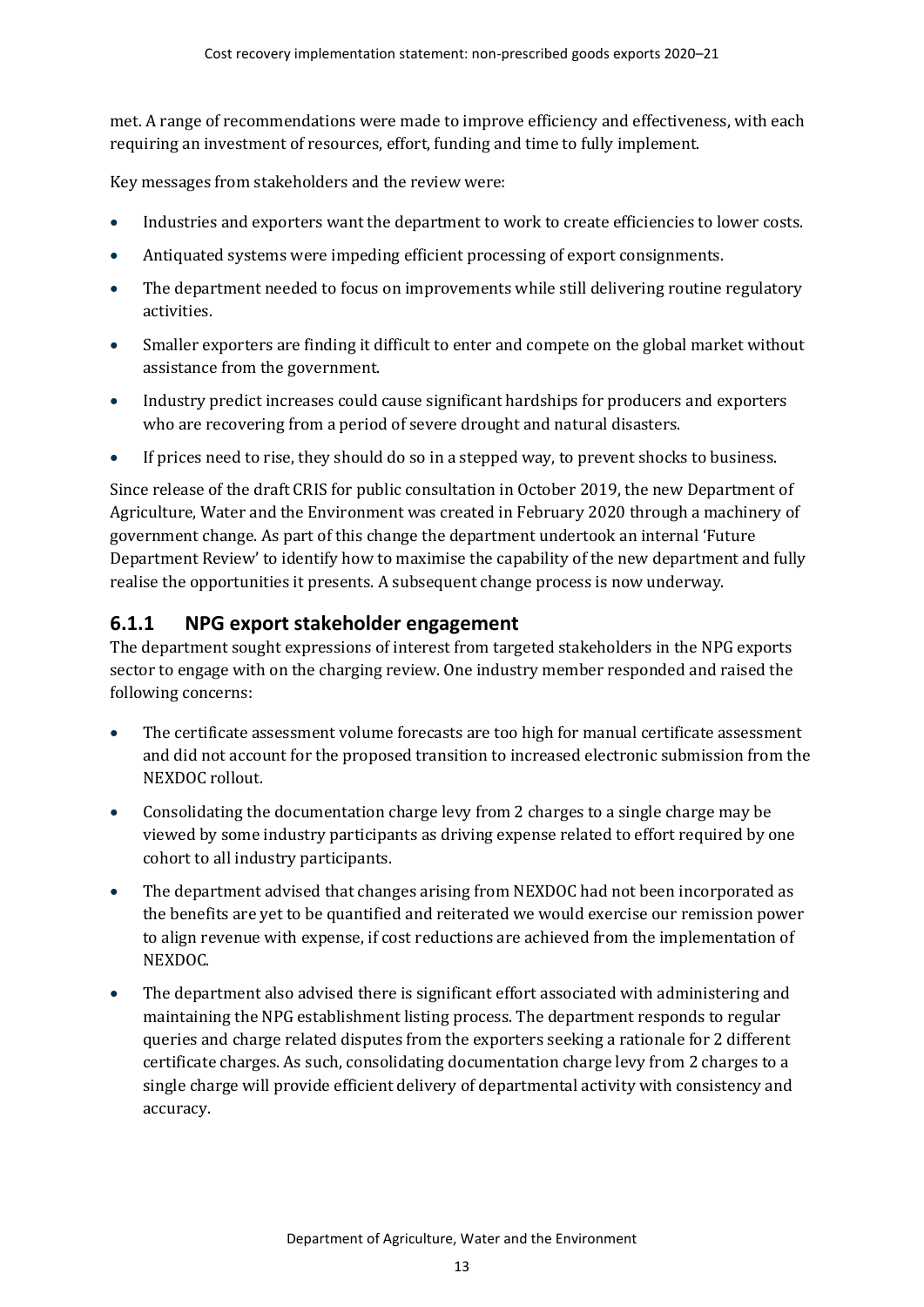# <span id="page-19-0"></span>7 Cost recovery arrangement for nonprescribed goods exports

This section describes the non-prescribed goods (NPG) exports cost recovery arrangement, the cost base, fees and charges as well as additional financial information associated with inspection and certification activities.

## <span id="page-19-1"></span>**7.1 Design of cost-recovered charges**

There are no changes to the existing NPG cost recovery charging structure in this CRIS. We will consult on any adjustments to the charging structure in a revised CRIS prior to implementing updated fees and charges from 1 July 2021.

NPG exports are forecast to be steady over the next 4 years.

## <span id="page-19-2"></span>**7.2 Cost base**

[Table 3](#page-20-0) shows the NPG arrangement cost base for 2020–21. Se[e Table 4](#page-20-1) for an overview by cost type for 2020–21.

A detailed description of cost activities is provided a[t Appendix A](#page-27-0) and the methodology for attributing costs to these activities is provided in [section 5.](#page-14-0)

### **7.2.1 Cost base assumptions**

The cost base has been modelled to reflect the full costs of the arrangements. Partial cost recovery levels are displayed in the tables dealing with financial performance and fees and charges. The 2018–19 budget has been used as the starting point for determining the cost base in this CRIS. To project the cost base over the next 4 years, we have applied adjustments to capture expected changes to the costs including:

- inflation of 1.65% per annum, in line with the Department of Finance's inflation estimate
- increases in employee expenses of 2% per annum, reflecting reasonable estimates of wage increments in line with the Australian Public Service Workplace Bargaining Policy 2018
- additional depreciation from new assets anticipated to be recognised over the period
- adjustments for future fee-related activities to reflect expected changes in volume.

### **7.2.2 Projected cost base**

The cost base for 2020–21 for the NPG export cost recovery arrangement is \$4.060 million [\(Table 3\)](#page-20-0), made up of:

- \$3.660 million in levy-related activities
- \$0.400 million in fee-related activities.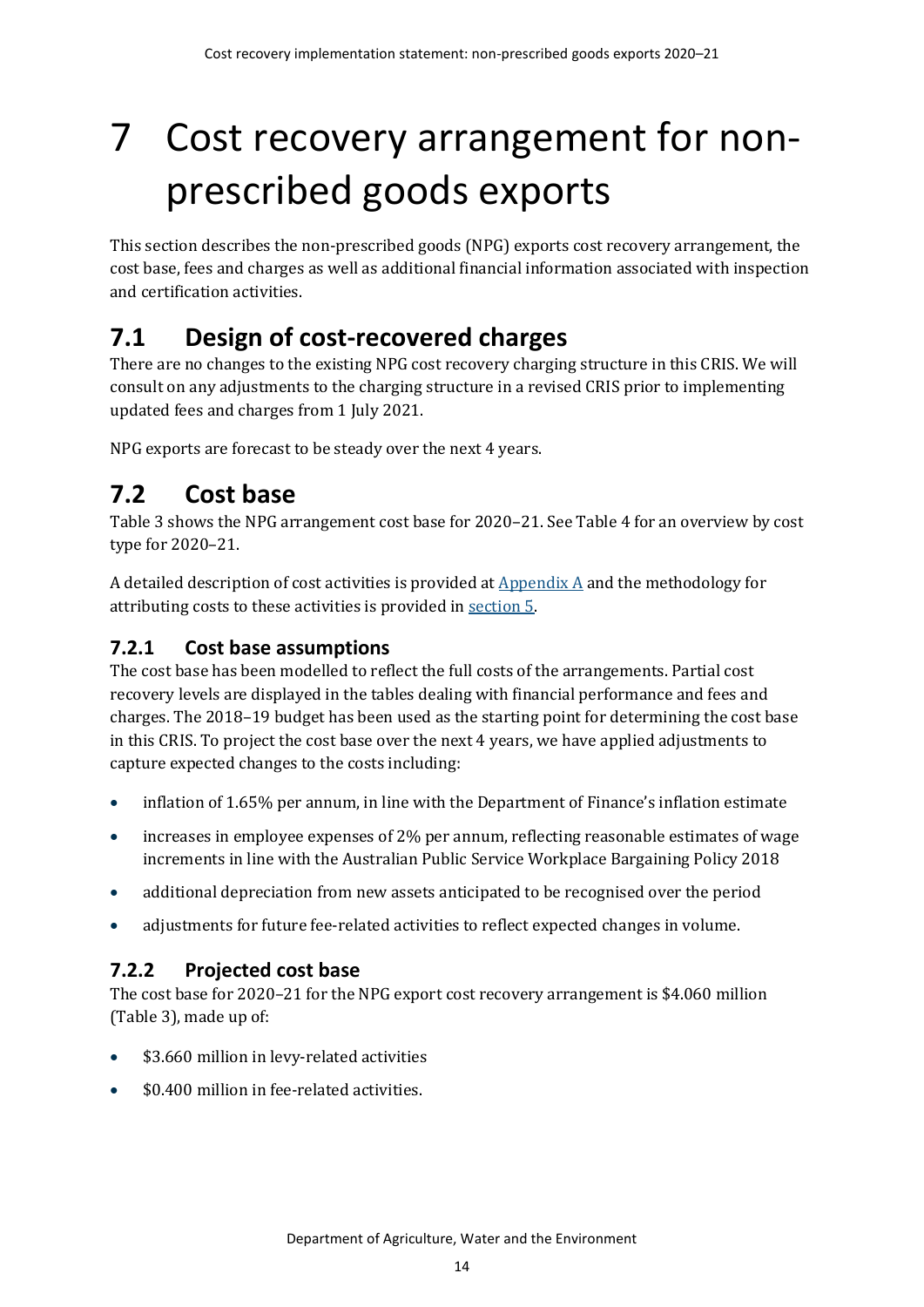| Charge<br>type         | <b>Activity group</b>                          | <b>Activity</b>                          | Expense (\$) | Cost recovery charges                              |
|------------------------|------------------------------------------------|------------------------------------------|--------------|----------------------------------------------------|
| Levy                   | Program<br>management<br>and<br>administration | Workforce and business<br>administration | 3,659,873    | Export documentation,<br>and organic certification |
|                        |                                                | Business system administration           |              |                                                    |
|                        |                                                | Stakeholder engagement                   |              |                                                    |
|                        |                                                | Policy and instructional material        |              |                                                    |
|                        |                                                | Business improvement                     |              |                                                    |
|                        | Assurance                                      | Risk management                          |              |                                                    |
|                        |                                                | Verification                             |              |                                                    |
|                        |                                                | Surveillance                             |              |                                                    |
|                        | Incident<br>management                         | Incident management                      |              |                                                    |
|                        |                                                | Investigative support                    |              |                                                    |
|                        |                                                | Corrective action                        |              |                                                    |
| Fee for                | Intervention                                   | Assessment                               | 371,150      | Assessment                                         |
| service                |                                                | Audit                                    | 28,710       | Audit                                              |
| <b>Total cost base</b> |                                                |                                          | 4,059,733    | -                                                  |

<span id="page-20-0"></span>**Table 3 Cost base for non-prescribed goods exports cost recovery arrangement, 2020–21**

[Table 4](#page-20-1) provides a breakdown of expenses of the cost recovery arrangement (2020–21).

<span id="page-20-1"></span>

| Table 4 Cost type breakdown for non-prescribed goods exports cost recovery |
|----------------------------------------------------------------------------|
| arrangement, 2020–21                                                       |

| <b>Expense</b>                    | Forecast (\$) |
|-----------------------------------|---------------|
| <b>Direct</b>                     | 2,687,681     |
| Employee                          | 2,015,985     |
| Operating                         | 556,436       |
| <b>Other</b>                      | 115,261       |
| Indirect                          | 1,372,052     |
| Assurance and Legal               | 70,166        |
| Corporate Strategy and Governance | 127,435       |
| Finance and Business Support      | 301,215       |
| <b>Information Services</b>       | 531,371       |
| Property                          | 341,865       |
| Total                             | 4,059,733     |

Refer to the cost recovery methodology in [section 5](#page-14-0) for more information on how expenses are allocated.

### **7.2.3 Changes to the cost base**

Adjustments to the NPG export cost recovery arrangement include additional inflation and depreciation expenses, and the expanded cost recovery activities announced in the 2018–19 Budget that was implemented from 1 July 2019.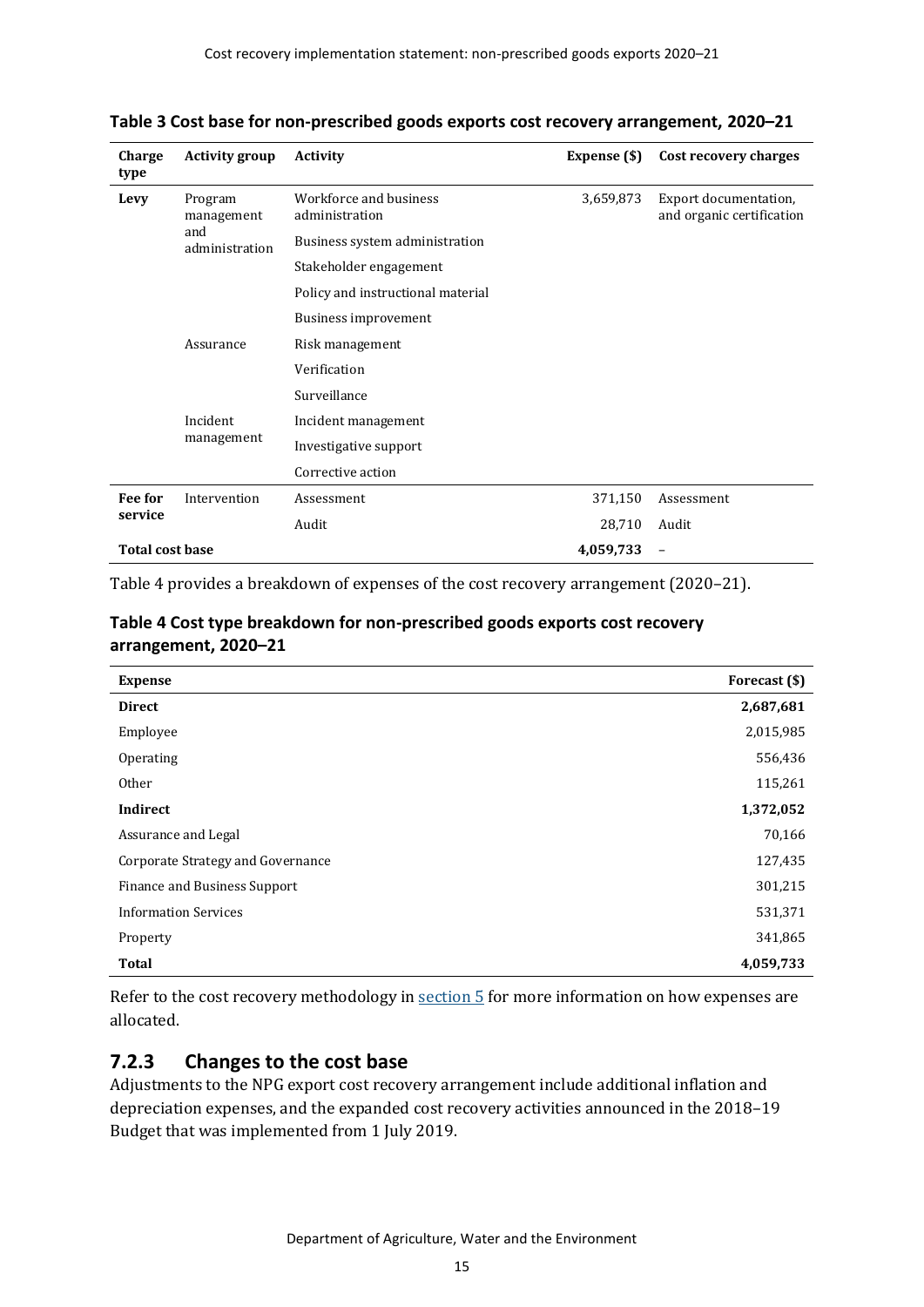The new government policy provided authority to additional cost recovery regulatory activities including enforcement, scientific and technical advice, and support for detained consignments which increased the cost base by \$0.963 million indexed annually from 1 July 2019.

Levy charges will recover:

- enforcement activities that are directly related to our regulatory function of ensuring industry compliance with international import conditions (\$0.537 million indexed annually from 1 July 2019).
- scientific and technical advice related to supporting industry to improve, maintain or restore market access (\$0.352 million indexed annually from 1 July 2019).
- the cost of our overseas counsellor network assisting industry to meet export requirements for detained consignments or during trade disruptions (\$0.074 million indexed annually from 1 July 2019).

In line with the government's CRGs and the department's cost allocation policy, inflation and depreciation expenses have been adjusted in the cost base to reflect increased employee and supplier expenses in line with the Australian Public Service Workplace Bargaining Policy 2018 and government inflation estimates. Cost recovery of these activities is considered appropriate because industry directly benefits from having a system in place that allows the department to manage and respond to market access issues, including ensuring compliance with overseas country requirements.

Changes to the cost base between the 2019–20 budget and 2020–21 forecast are outlined in [Table 5](#page-21-0) and [Table 6.](#page-22-3)

| <b>Adjustment to cost base</b> |                                 | Impact on cost base | Unit | <b>Forecast</b> |
|--------------------------------|---------------------------------|---------------------|------|-----------------|
| Total baseline expense         |                                 | n/a                 | \$   | 2,945,314       |
| 1)                             | Enforcement                     | Increase            | \$   | 536,844         |
| 2)                             | Scientific and technical advice | Increase            | \$   | 352,151         |
| 3)                             | Detained consignments           | Increase            | \$   | 74,450          |
| 4)                             | Depreciation expenses           | Increase            | \$   | 28,950          |
| 5)                             | Inflation                       | Increase            | \$   | 49,901          |
| Total adjustments to cost base |                                 | <b>Increase</b>     | \$   | 1,042,296       |
| <b>Adjusted cost base</b>      |                                 | n/a                 | \$   | 3,987,611       |
| Change in expense              |                                 | <b>Increase</b>     | $\%$ | 35.4            |

#### <span id="page-21-0"></span>**Table 5 Changes to cost base for non-prescribed goods, 2019–20**

**n/a** Not applicable.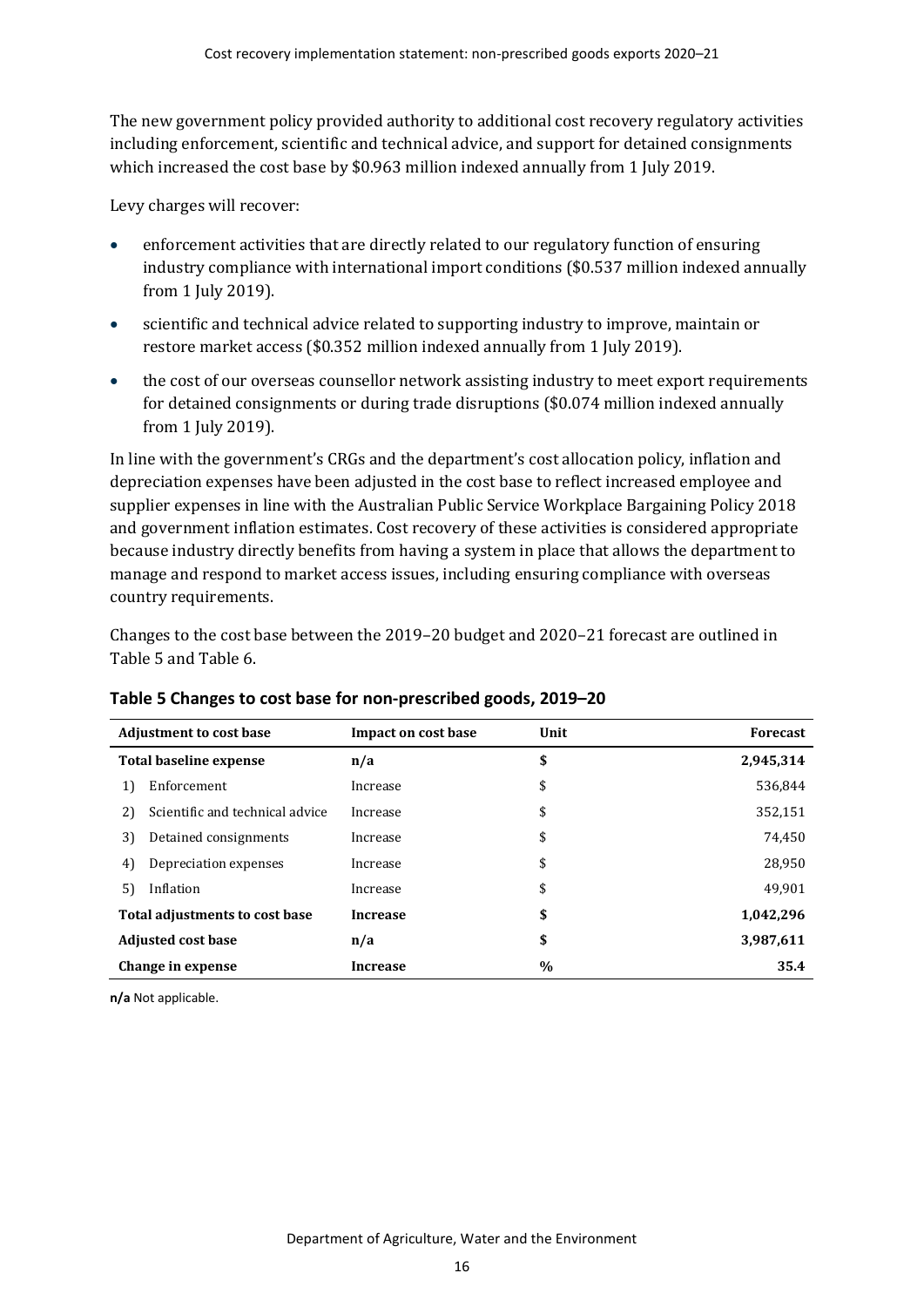| <b>Adjustment to cost base</b> | Impact on cost base | Unit | <b>Forecast</b> |
|--------------------------------|---------------------|------|-----------------|
| Total baseline expense         | n/a                 | \$   | 3,987,611       |
| Inflation                      | Increase            | \$   | 72,122          |
| Total adjustments to cost base | <b>Increase</b>     | \$   | 72,122          |
| <b>Adjusted cost base</b>      | n/a                 | \$   | 4,059,733       |
| Change in expense              | Increase            | $\%$ | 1.8             |

<span id="page-22-3"></span>**Table 6 Changes to cost base for non-prescribed goods, 2020–21**

**n/a** Not applicable.

As part of the charging review, the department has considered a number of additional reforms. These reforms have not been included in the cost base because their financial impact cannot be quantified at this point.

### **7.2.4 Cost impacts from reform and efficiency program**

Government investment through the busting congestion package and other reforms will lead to cost changes to this arrangement and will be shown in future CRIS updates as they are identified.

## <span id="page-22-0"></span>**7.3 New export control legislation**

As noted at section 4.4.3, the *Export Control Act 2020* commences 28 March 2021, consolidating export functions from the *Export Control Act 1982* into a new legislative framework. No changes to the cost base have been identified at this time as a result of the implementation of the new legislative framework, but changes to our regulatory approach could affect cost recovery. Any impacts will be reviewed when or if changes are implemented.

## <span id="page-22-1"></span>**7.4 Financial estimates**

A summary of the annual budgeted operating position for the NPG export cost recovery arrangement is provided in [section 10.](#page-25-0) All cost-recovered activities are subject to a detailed semi-annual review as part of departmental budgeting processes.

Contrary to the existing cost recovery reserves policy to maintain a reserve balance within the target range of 0% to 5% of annual program expense, the cumulative balance will remain above this.

## <span id="page-22-2"></span>**7.5 Non-prescribed goods exports fees and charges**

The amount payable for 2020–21 is shown in [Table 7.](#page-22-4) Forward year prices have not been included and will be provided in the 2021–22 CRIS.

#### <span id="page-22-4"></span>**Table 7 Fees, charges and volumes for non-prescribed goods exports cost recovery arrangement, 2020–21**

| Type of charge | Cost recovery charges                                       | Unit            | Price<br>(\$) | <b>Estimated</b><br>volume<br>(units) | <b>Estimated</b><br>total<br>revenue (\$) |
|----------------|-------------------------------------------------------------|-----------------|---------------|---------------------------------------|-------------------------------------------|
| Levies         | General export certificate -<br>electronic                  | Per<br>document | 40            | 32.829                                | 1,313,160                                 |
|                | Export certificate issued<br>under arrangement <sup>a</sup> | Per<br>document | 97            | 5.218                                 | 506,146                                   |

Department of Agriculture, Water and the Environment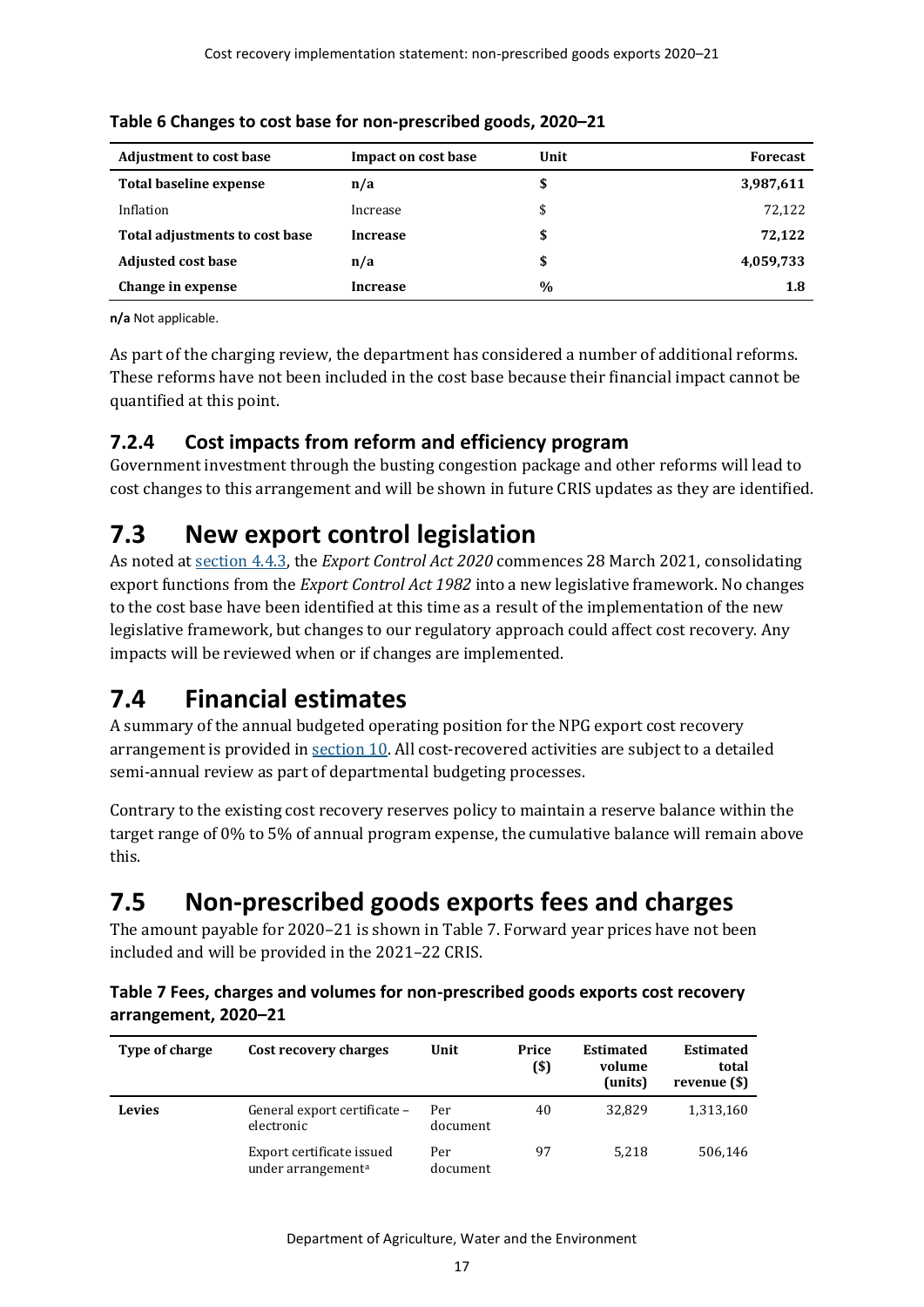| Type of charge                      | Cost recovery charges                                          | Unit                             | Price<br>$($)$ | <b>Estimated</b><br>volume<br>(units) | <b>Estimated</b><br>total<br>revenue (\$) |
|-------------------------------------|----------------------------------------------------------------|----------------------------------|----------------|---------------------------------------|-------------------------------------------|
| <b>Fees-audit and</b><br>inspection | Audit                                                          | Per<br>quarter<br>hour           | 40             | 495                                   | 19,800                                    |
|                                     | Inspection                                                     | Per<br>quarter<br>hour           | 40             |                                       |                                           |
| Fees-<br>documentation              | General export certificate -<br>electronic                     | Per<br>document                  | 15             | 26,187                                | 392,805                                   |
|                                     | Export certificate issued<br>under arrangement -<br>electronic | Per<br>document                  | 15             | 1,237                                 | 18,555                                    |
|                                     | General export certificate -<br>manual                         | Per<br>document                  | 36             | 6,642                                 | 239,112                                   |
|                                     | Export certificate under<br>arrangement – manual               | Per<br>document                  | 36             | 3,981                                 | 143,316                                   |
| Organicsb                           | Organic certifying<br>organisation                             | Annual<br>(charged<br>quarterly) | 7,500          | $\mathbf{1}$                          | 7,500                                     |
| Total                               |                                                                |                                  |                |                                       | 2,640,394                                 |

**a** A higher charge is applied where the department carries out regular audits in relation to the goods for the purpose of assisting the Secretary to decide whether to issue a government certificate under section 8.05 of the *Export Control (Prescribed Goods* – *General) Order 2005* for the goods. **b** Organic certifiers support a small number of exporters in all of the export arrangements (excluding Live Animal Exports) and therefore the expense has been reflected in each CRIS. Note: Prices have been rounded. The annual charge will be rounded upwards to the nearest dollar, with the exception of throughput, which will be rounded upwards to the nearest cent.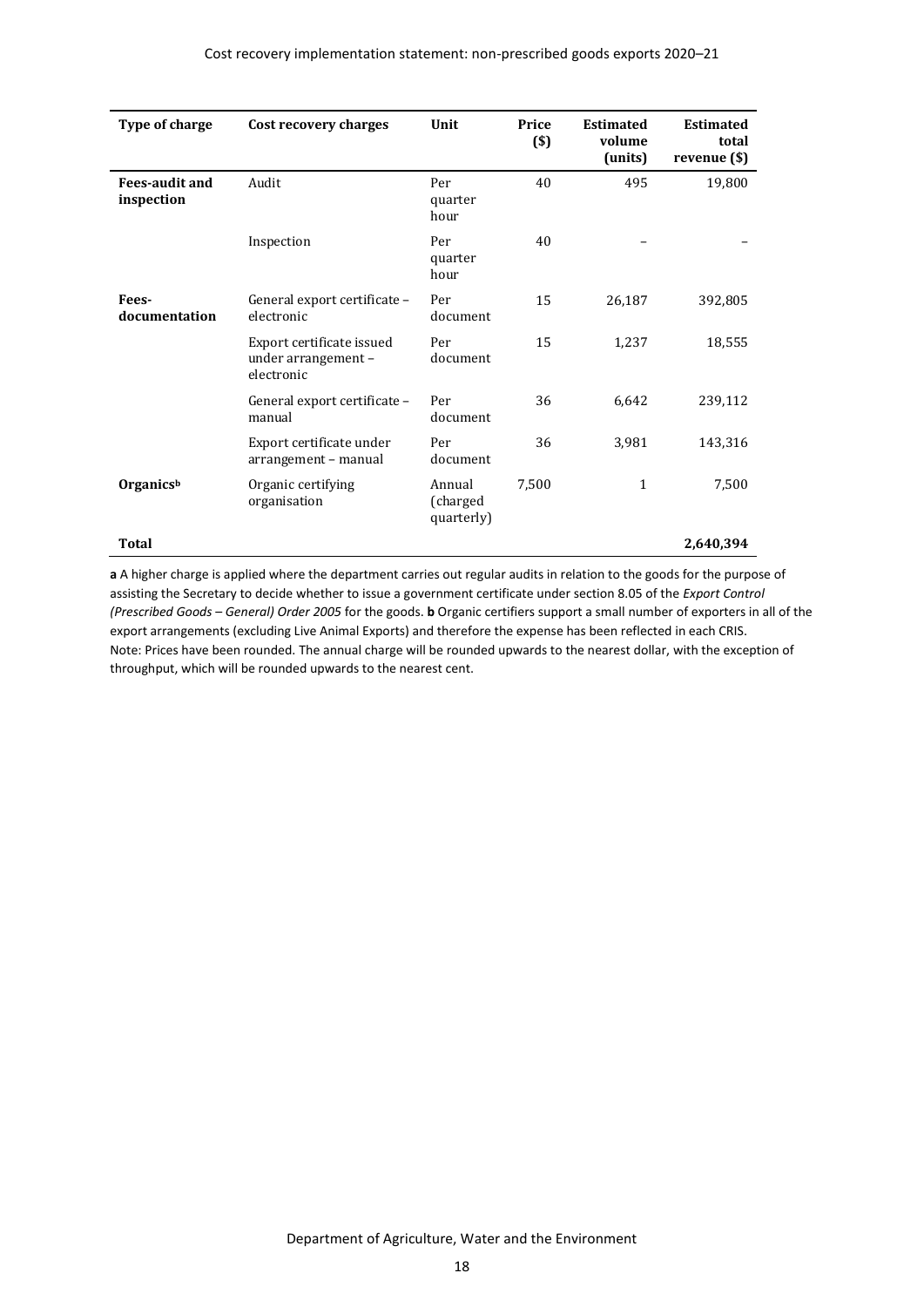## <span id="page-24-0"></span>8 Financial estimates

The financial performance of the NPG export cost recovery arrangement is provided a[t Table 8.](#page-24-1)

| <b>Finance element</b>                                      | $2020 - 21$ (\$) | $2021 - 22($ \$) | $2022 - 23$ (\$) | $2023 - 24$ (\$) |
|-------------------------------------------------------------|------------------|------------------|------------------|------------------|
| $Revenue = X$                                               | 2,649,394        | 3,148,795        | 3,747,602        | 4,346,736        |
| $Expenses = Y$                                              | 4,059,733        | 4,134,641        | 4,210,922        | 4,289,098        |
| Balance = $X - Y$                                           | (1,410,339)      | (985, 846)       | (463, 320)       | 57,638           |
| Supplementation<br>funding                                  | 1,410,339        | 985,846          | 463,320          | n/a              |
| <b>Balance after</b><br>supplementation                     | $\bf{0}$         | $\bf{0}$         | $\bf{0}$         | 57,638           |
| Forecast opening<br>cost recovery<br>reserve balance        | 11,917           | 11,917           | 11,917           | 11,917           |
| Transfer                                                    | $\mathbf{0}$     | $\theta$         | $\mathbf{0}$     | 57,638           |
| <b>Forecast closing</b><br>cost recovery<br>reserve balance | 11,917           | 11,917           | 11,917           | 69,555           |

#### <span id="page-24-1"></span>**Table 8 Financial estimates for non-prescribed goods exports cost recovery arrangement**

**n/a** Not applicable.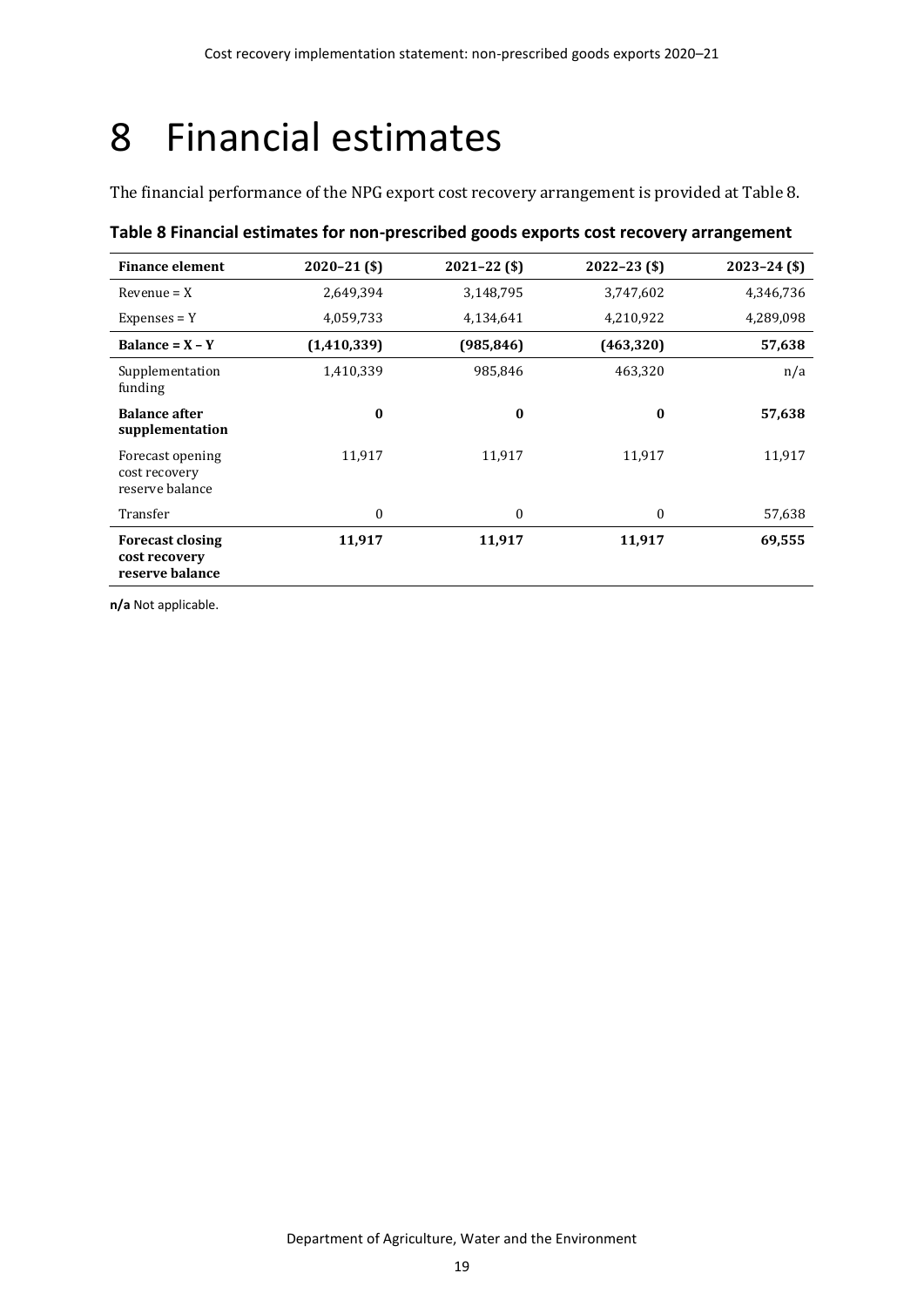# <span id="page-25-0"></span>9 Financial and non-financial performance

Both the ANAO report and the independent review made recommendations about improving our performance reporting. The department is committed to consulting with stakeholders on performance indicators to assist in evaluating the performance of our regulatory arrangements. We will use the benchmarking framework provided by the independent review to engage with industry on development of financial and non-financial Key Performance Indicators (KPIs).

## <span id="page-25-1"></span>**9.1 Financial performance**

This section presents information on the financial and non-financial performance of the NPG export cost recovery arrangement. This is intended to provide an overview of our performance in recovering forecasted costs and meeting regulatory objectives. The financial performance for the NPG export cost recovery arrangements is provided i[n Table 9.](#page-25-2)

| <b>Finance element</b>                          | $2015 - 16$ (\$) | $2016 - 17$ (\$) | $2017 - 18$ (\$) | $2018 - 19$ (\$) | $2019 - 20$ (\$) |
|-------------------------------------------------|------------------|------------------|------------------|------------------|------------------|
| $Revenue = X$                                   | 2,624,596        | 2,615,074        | 2,806,091        | 2,717,688        | 2,456,795        |
| $Expenses = Y$                                  | 2,042,534        | 2,409,343        | 2,696,157        | 2,772,802        | 3,381,813        |
| Balance = $X - Y$                               | 582,062          | 205,731          | 109,934          | (55, 114)        | (925, 018)       |
| Remissions,<br>rebates and<br>adjustments $= 2$ | (550, 585)       | (937,877)        | (22, 288)        | n/a              | $\bf{0}$         |
| Net balance $=$<br>balance $+Z$                 | 31,477           | (732, 146)       | 87,646           | (55, 114)        | (925, 018)       |
| Cost recovery<br>reserve balance                | 1,636,549        | 904.403          | 992.049          | 936,935          | 11,917           |

<span id="page-25-2"></span>**Table 9 Financial performance for non-prescribed goods exports cost recovery arrangement, 2015–16 to 2019–20**

**n/a** Not applicable.

Note: The major movements are due to an increase in expense for assessment; expense for increased enquiries to our client contact group by email and phone; and increases to various corporate costs such as information and communication technology expense for investments in modern technology and tools, property expense and finance support services; partially offset by decreases from the NPG program and system support services. These have contributed to the movements to the cost base since 2015–16. From 1 July 2019, \$0.963 million for regulatory activities for enforcement, scientific and technical advice and detained consignments was added to the arrangement indexed and ongoing.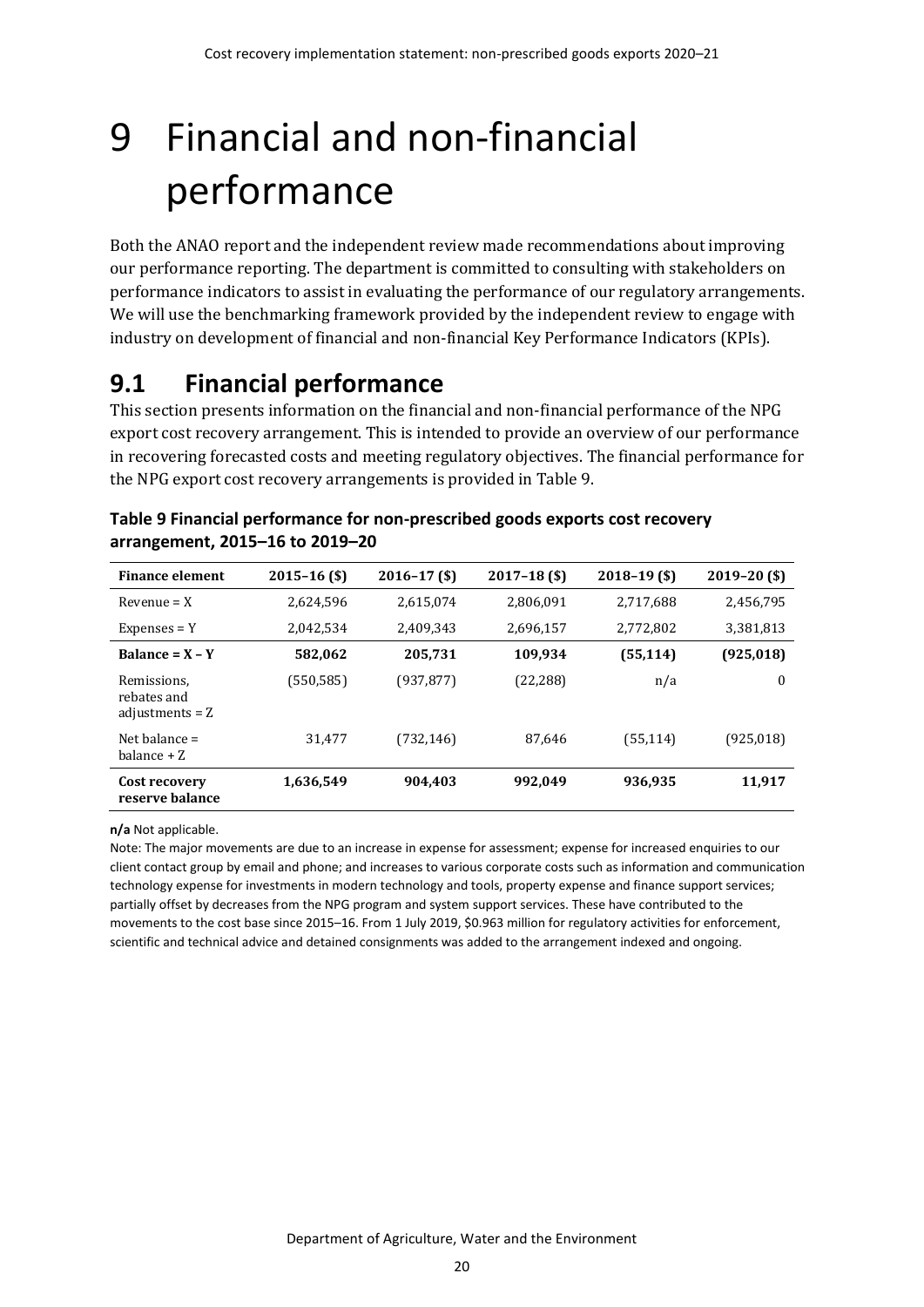## <span id="page-26-0"></span>10 Key dates and events

We undertake regular reviews of our financial performance and conduct regular stakeholder engagement activities throughout the CRIS cycle. Key forward dates for regulatory charging for the NPG export cost recovery arrangement are documented i[n Table 10.](#page-26-1)

<span id="page-26-1"></span>

| Table 10 Key forward dates and events |  |  |  |  |
|---------------------------------------|--|--|--|--|
|---------------------------------------|--|--|--|--|

| Key forward events schedule                                                | Next scheduled update |
|----------------------------------------------------------------------------|-----------------------|
| Annual CRIS update to forward estimates                                    | February 2021         |
| Updated fees and charges implemented                                       | 1 July 2021           |
| Annual CRIS updates to financial and non-financial performance for 2020-21 | October 2021          |
| Annual CRIS update to forward estimates                                    | February 2022         |
| Updated fees and charges implemented                                       | 1 July 2022           |
| Annual CRIS updates to financial and non-financial performance for 2021–22 | October 2022          |
| Portfolio charging review to be undertaken                                 | 2023                  |
| Annual CRIS update to forward estimates                                    | February 2023         |
| Updated fees and charges implemented                                       | 1 July 2023           |
| Annual CRIS updates to financial and non-financial performance for 2022–23 | October 2023          |
| Portfolio charging review outcomes to be brought forward in Budget         | 2024-25               |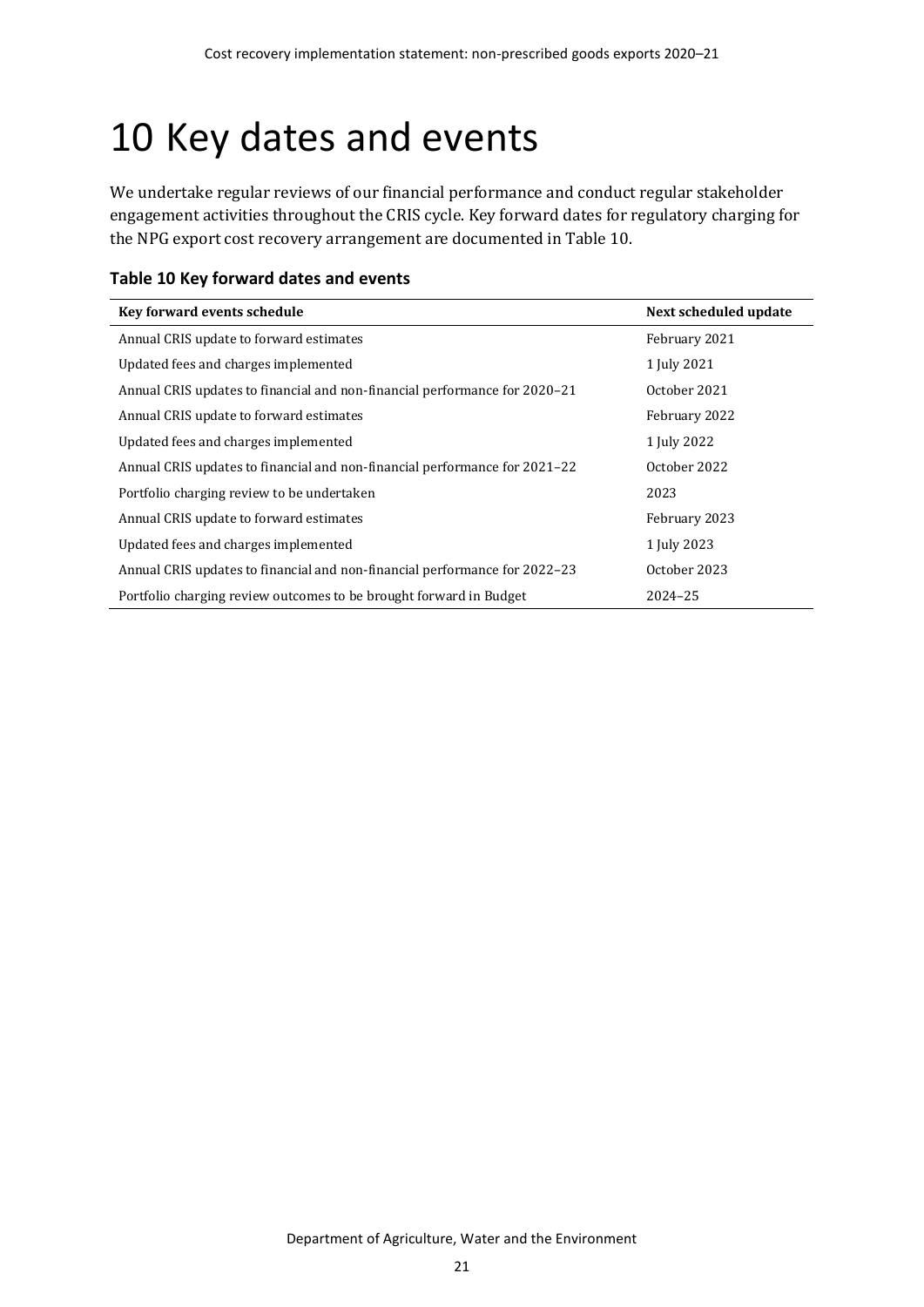# <span id="page-27-0"></span>Appendix A: Description of cost model activities

The following provides details of the cost model activities undertaken in our cost recovery arrangements.

### <span id="page-27-1"></span>**Program management and administration activities Workforce and business management**

This activity has 4 categories:

- 1) Workforce management activities include staff supervision, allocating workforce resources, managing employee performance, leave, training and other conditions, managing Work, Health and Safety requirements, recruitment and termination.
- 2) Business management activities include business planning and continuity; requesting legal advice; procurement and contracts; program and project administration, assurance, design and management; management of fixtures, facilities, equipment, supplies and logistics.
- 3) Financial management activities include billing and accounting, budgeting, charges and payments, collections and receivables, debt management, financial accounts, reporting and policy development.
- 4) Information management activities include data management, information and records management, and information sharing and collaboration.

#### **Business systems administration**

Includes developing, acquiring, testing, implementing and supporting applications and business systems. This includes technical support and maintenance of all business systems including information and communications technology.

### **Stakeholder engagement**

Involves proactive engagement with any person, business, or organisation including any associated travel. This includes, engaging with peak industry bodies, secretariat support and attendance at industry consultative committee meetings, consultation on new standards and requirements, publishing website content and other information.

### **Policy and instructional material**

Includes developing, maintaining and communicating our policy and instructional material, such as operational and corporate policies, scientific advice, departmental guidelines and work instructions, and associated training development and delivery. Examples include responding to changes in importing country requirements, developing or revising policy processes and instructional material.

### **Business improvement**

Includes assessment, monitoring and management of business performance. Examples include adjustments to improve regulatory activity, against business performance reports against KPIs and similar activities.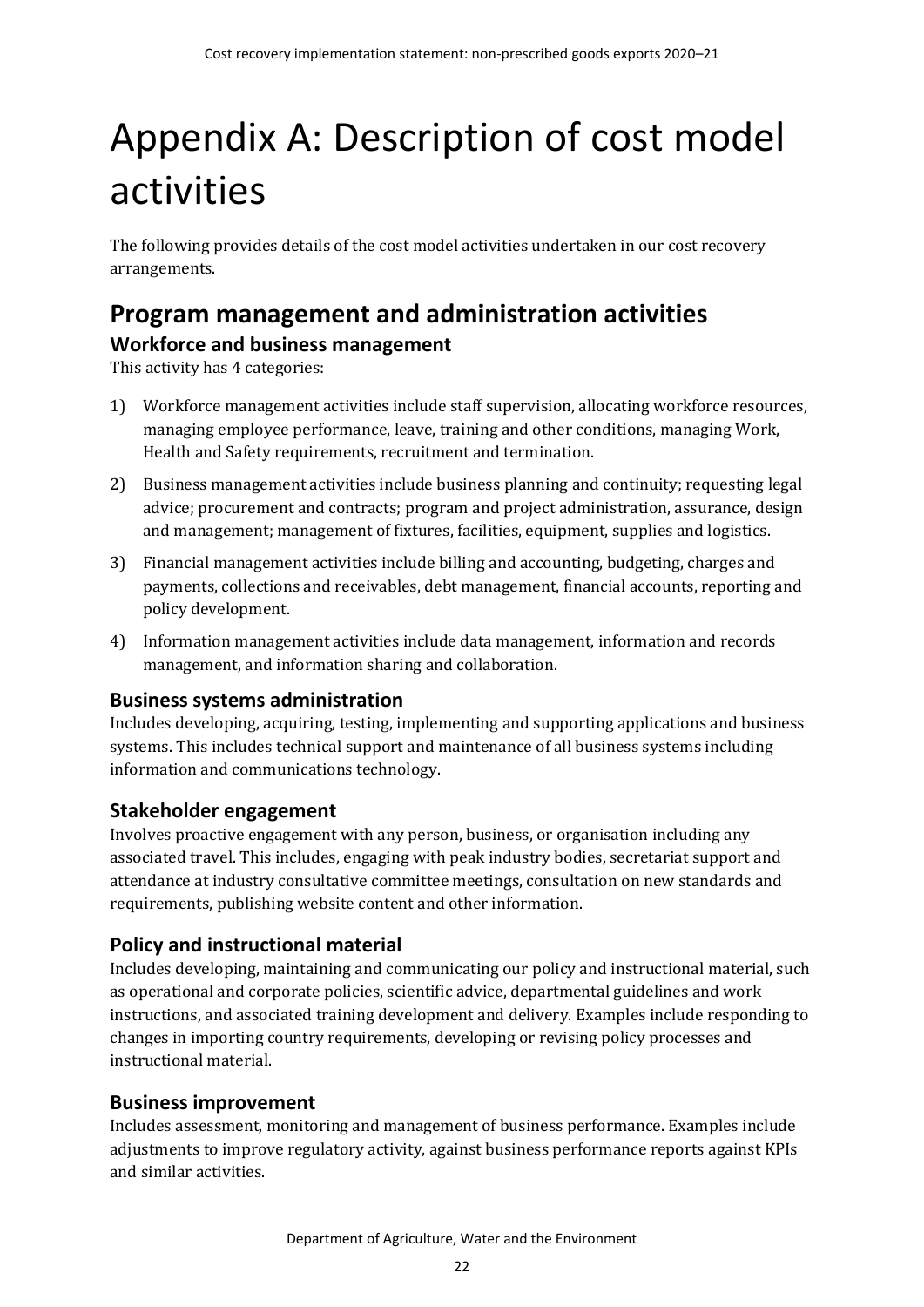## <span id="page-28-0"></span>**Assurance activities**

#### **Risk management**

Involves assessing and managing the risks posed to Australia's ability to maintain market access. This includes communicating results of risk analysis, modelling and forecasting to operational areas and the collection, receipt and use of reliable compliance data to meet our compliance objectives. This work also includes any associated travel and regulated entity assistance work. For example, organising, involvement in and responding to overseas government's systemsbased audits.

### **Verification**

Includes assurance activities to provide stakeholders and departmental executive with confidence that departmental controls of its systems and processes are operating in accordance with their intended design and associated documentation. For example, verification of certification activity internally and by state regulators.

### **Surveillance**

Includes formal and informal monitoring to detect issues that may affect onshore production for export, such as changes in Australia's pest or disease status or food safety concerns. Surveillance differs from an inspection because it is not done for a specific client.

## <span id="page-28-1"></span>**Incident management activities**

### **Incident management**

The coordination and management of any incident including post border detection and export incidents. This includes all associated pre- and post-work, travel and regulated entity assistance in relation to an incident, government certification and other issues which result in goods being held at the border. For example, this includes managing and responding to food safety incidents where food may have been exported.

### **Investigation support**

Involves providing support for enforcement activities relating to an alleged breach of portfolio legislation, including any related regulated entity assistance and travel. This also includes enforcement activities that ensure compliance with Australian regulation and international import conditions such as investigations and engagement with regulated entities about compliance.

### **Corrective action**

Includes actions taken in response to non-compliance or contravention of legislation or procedures that are managed without a formal investigation by an enforcement officer. Corrective action activities includes all pre and post work, travel and regulated entity assistance in relation to the enforcement process.

### <span id="page-28-2"></span>**Intervention activities**

### **Assessments**

Involves assessing information to determine if it meets ours and the importing country requirements. This includes all preparatory work (such as confirming importing country or export requirements) and post work (such as assessment report preparation) travel and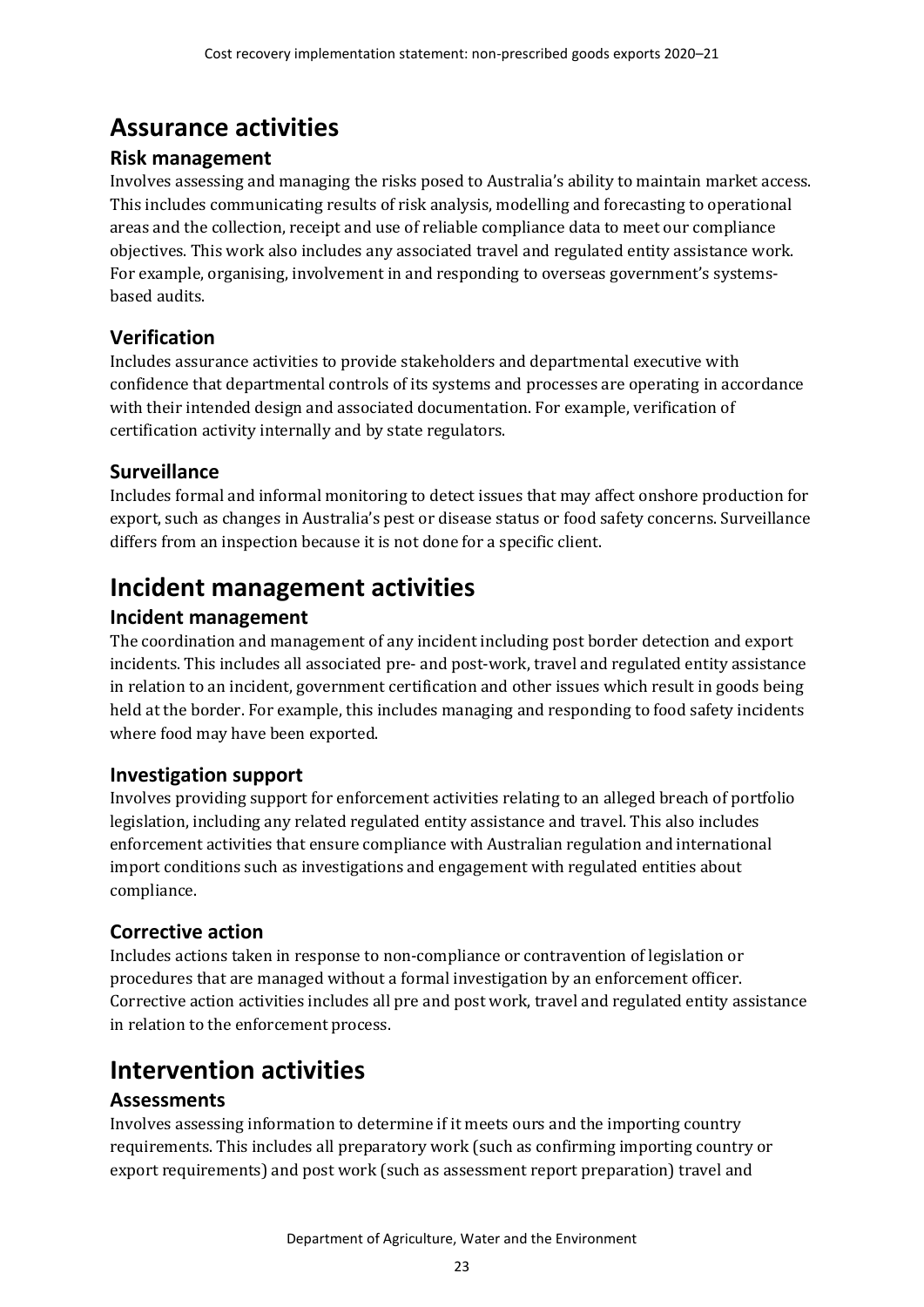regulated entity assistance in relation to the assessment. Examples include assessments of licenses, permits, registrations, accreditations, and exemptions.

#### **Issue approvals/certification**

Includes issuing of a decision in relation to an assessment for cargo, vessels, plants, animals, food, biological and genetic material. This includes the work from the end of the assessment period to the completion of the decision notification process to support issuance of appropriate export documentation.

#### **Inspections**

Involves the physical examination (and supervision of a physical examination) of export food commodities to determine compliance with export and importing country requirements.

#### **Treatments**

Includes the physical treatment of cargo, vessels, plants, animals, food, biological and genetic material, other conveyances or premises to prevent an adverse biosecurity outcome from occurring and to meet relevant importing country requirements.

#### **Husbandry**

Includes activities relating to the care of plants and animals that we are responsible for, including transport of plants and animals, housing, daily monitoring, feeding, cleaning of facilities, administering of medication, bookings and regulated entity assistance.

#### **Audit**

Includes the systematic and functionally independent examination to determine whether activities and related results comply with legislative or documented requirements. This includes all pre- and post-work, travel and regulated entity assistance in relation to the audit. Examples include audit to verify compliance with an export registered establishment's approved arrangement.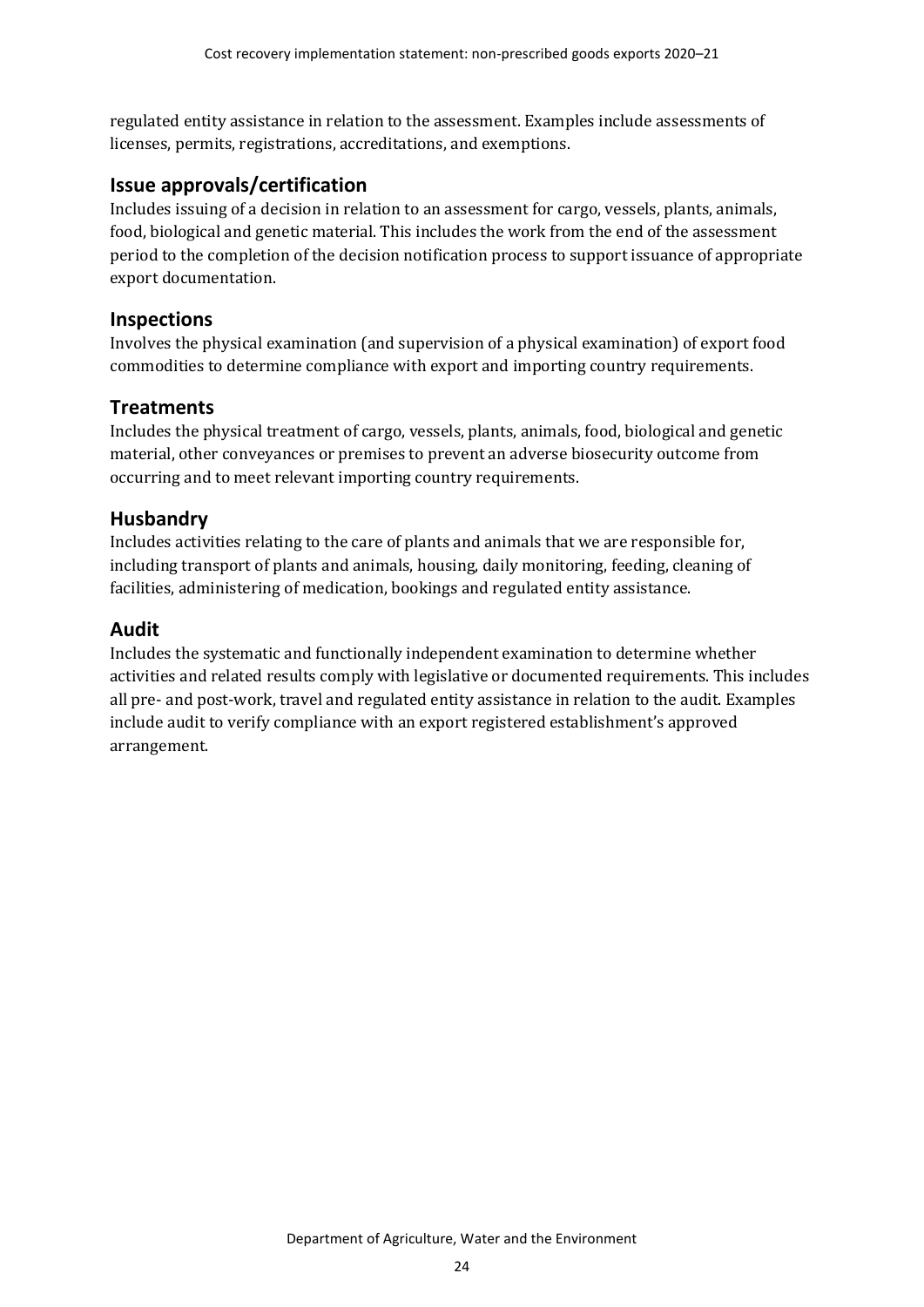# <span id="page-30-0"></span>Appendix B: Summary of nonprescribed goods export stakeholder feedback from 2019–20 consultation

Consultation on the draft CRIS involved engagement with industry consultative committees and targeted discussions with stakeholders. A draft CRIS was released in October 2019 for public consultation and submissions closed in January 2020. During this period the department received 69 submissions across all export cost recovery arrangements and held 13 face to face or teleconference meetings.

|    | <b>Key theme</b>                                                                                                                                                                                                                                                  | <b>Department response</b>                                                                                                                                                                                                                                                                                                                                                                                                                                                                                                                                                                                                                                                                                                                                                                                                           |
|----|-------------------------------------------------------------------------------------------------------------------------------------------------------------------------------------------------------------------------------------------------------------------|--------------------------------------------------------------------------------------------------------------------------------------------------------------------------------------------------------------------------------------------------------------------------------------------------------------------------------------------------------------------------------------------------------------------------------------------------------------------------------------------------------------------------------------------------------------------------------------------------------------------------------------------------------------------------------------------------------------------------------------------------------------------------------------------------------------------------------------|
| 1) | Inconsistent departmental cost allocation<br>policy<br>Allocation of indirect costs such as IT assets does<br>not align with staff effort undertaking cost-<br>recovered work for NPG program. Socialisation of                                                   | There are various accounting approaches for identifying<br>and allocating indirect costs. Some approaches lead to<br>highly accurate results but require very significant<br>resources to track and maintain usage data, leading to<br>very high administrative costs.                                                                                                                                                                                                                                                                                                                                                                                                                                                                                                                                                               |
|    | costs is not beneficial for the exporters as they<br>may be being over-charged and suggested a job<br>cost allocation methodology approach to cost<br>allocation.                                                                                                 | For example, requiring the staff in accounts processing<br>to code and charge their time directly to programme<br>areas as they process each invoice would provide a<br>detailed record of the time spent by each staff member,<br>which would support a highly detailed allocation of<br>indirect cost. However, the resources required to design<br>and set up an appropriate system and forms, and for the<br>staff to maintain the records would far outweigh the<br>benefit of getting accurate information when compared<br>to a simpler cost allocation based on an estimation of<br>time spent. The department's cost allocation<br>methodology has been designed to ensure a balance<br>between accuracy, efficiency of administration and<br>transparency. Cost drivers are reviewed on an annual<br>basis or if required. |
| 2) | <b>Resultant surplus</b><br>The department must exercise break-even<br>methodology for cost recovery and a surplus<br>should not occur. The department needs to<br>continue to work more smartly and realise the<br>reform efficiencies to reduce costs incurred. | The department's cost recovery model is set to avoid<br>volatility, while still being flexible enough to allow for<br>changes based on fluctuations in demands or costs.<br>Closer management of the financial performance of<br>arrangements may lead to more frequent adjustments<br>to charges. We have maintained a cost recovery reserve<br>to assist with managing the alignment of revenue and<br>expenses. Moving to yearly updates of CRIS will help<br>maintain greater awareness of changing demands.                                                                                                                                                                                                                                                                                                                     |
|    |                                                                                                                                                                                                                                                                   | Since the last review of fees and charges the<br>arrangement has accumulated a surplus in the reserve<br>that is above our cost recovery reserve policy. The<br>reserve balance as at 1 July 2019 was a surplus of<br>\$0.9 million. The reserve balance provides opportunity<br>to reduce the amount that the department collects from<br>fee payers towards its operating costs, with the balance<br>being met by a draw down on the reserve. Subject to<br>government approval, the amount collected for<br>certificate charges can be temporarily reduced, or<br>investment initiatives directly benefiting the industry<br>that has paid those fees.                                                                                                                                                                            |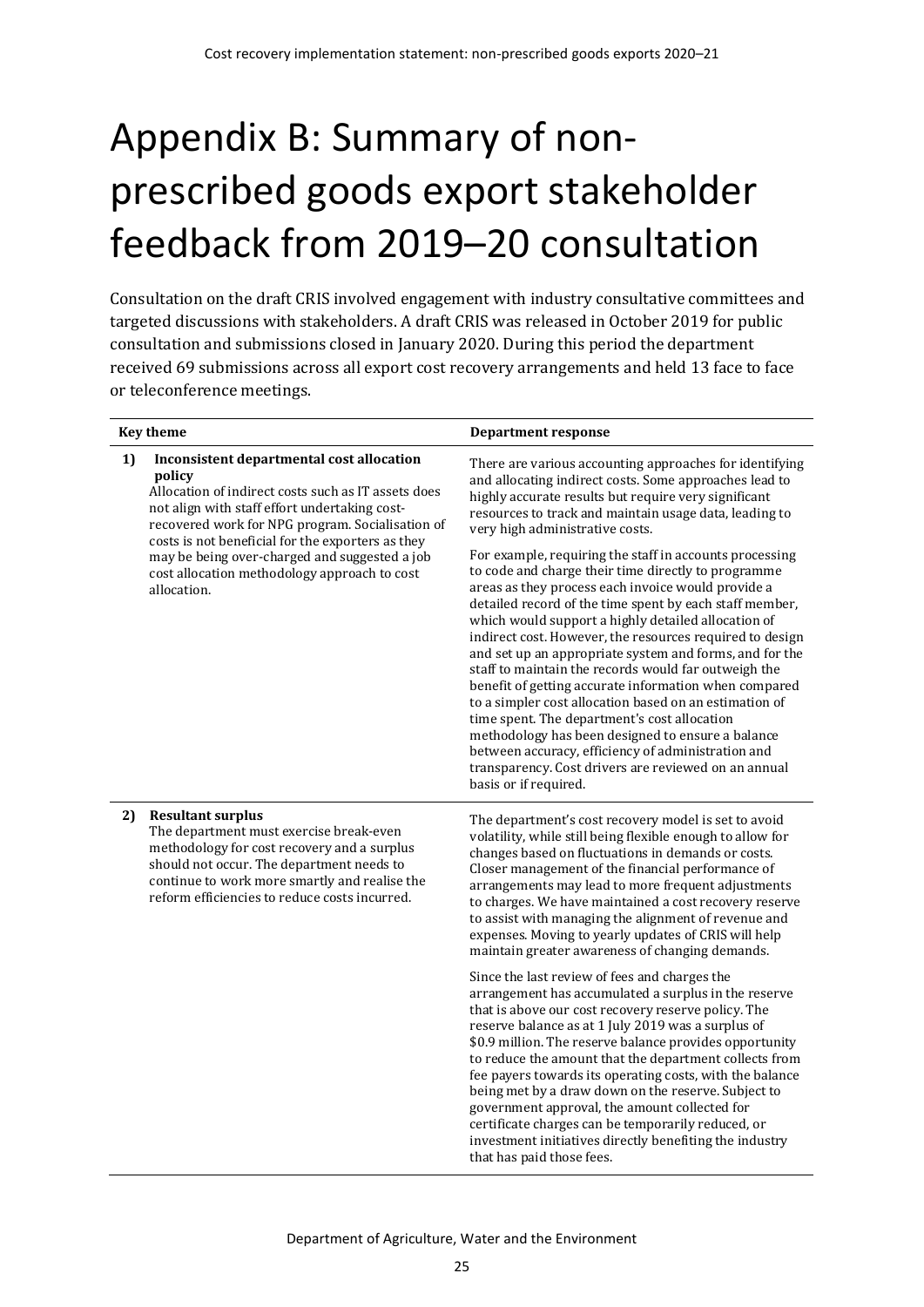|    | <b>Key theme</b>                                                                                                                                                                                                                                                                                                                                                                                | <b>Department response</b>                                                                                                                                                                                                                                                                                                                                                                                                                                                                                                                                                                                                                                                                                                                                                                                                                                                                                                               |
|----|-------------------------------------------------------------------------------------------------------------------------------------------------------------------------------------------------------------------------------------------------------------------------------------------------------------------------------------------------------------------------------------------------|------------------------------------------------------------------------------------------------------------------------------------------------------------------------------------------------------------------------------------------------------------------------------------------------------------------------------------------------------------------------------------------------------------------------------------------------------------------------------------------------------------------------------------------------------------------------------------------------------------------------------------------------------------------------------------------------------------------------------------------------------------------------------------------------------------------------------------------------------------------------------------------------------------------------------------------|
| 3) | Small exporters pay a disproportionate share<br>of the costs recovered<br>Costs should be set carefully to ensure there is a<br>strong correlation between the charges that are<br>applied and the demand for the activities they<br>fund. In particular, cost recovery should be done in<br>a way that does not disproportionately burden<br>small exporters.                                  | Government policy requires full cost recovery of the<br>cost of export certification. We have determined that<br>the level of effort required to provide regulation activity<br>to small and emerging exporters is the same as<br>provided to others. Therefore, the relative cost to each<br>entity should be the same.                                                                                                                                                                                                                                                                                                                                                                                                                                                                                                                                                                                                                 |
| 4) | NPG Consultative Committee should be formed<br>To enhance the consultation process an NPG<br>Consultative Committee should be formed. The<br>department should meet regularly with industry<br>bodies such as FIAAA to inform companies so that<br>they can provide required information on the first<br>request and in turn they can inform their<br>customers how long the process will take. | The department welcomes active engagement from<br>stakeholders as they have clear insights into how our<br>regulatory activities impact on their business and help<br>us design efficient cost recovery frameworks for these<br>activities.<br>Given the range and diversity of<br>industries/commodities captured under the high-level<br>category of non-prescribed goods, we consider a single<br>NPG consultative committee would not be an effective<br>engagement mechanism. The department is consulting<br>through specific industry forums, for example joining<br>meetings held by the Australian Renders Association,<br>Australian Hides, Skins and Leather Exporters<br>Association and Pet Food Industry Association of<br>Australia and other as required/invited. The<br>department is open to consulting with other industry<br>associations that export NPGs on the best way to engage<br>with them and their members. |